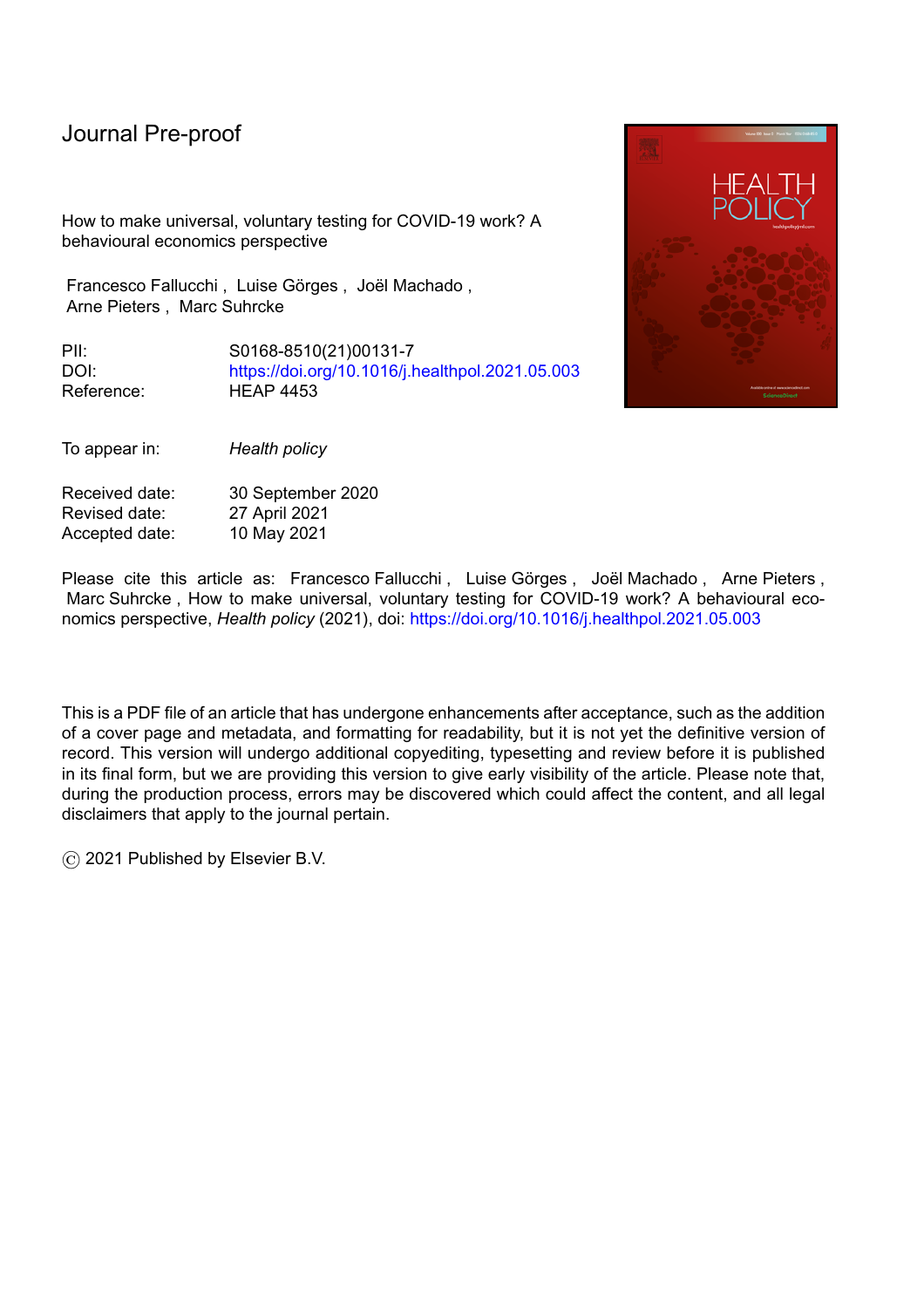# **How to make universal, voluntary testing for COVID-19 work? A behavioural economics perspective**

Francesco Fallucchi<sup>1</sup>, Luise Görges<sup>1</sup>, Joël Machado<sup>1</sup>, Arne Pieters<sup>2</sup>, Marc Suhrcke<sup>\*,1,3</sup>

\* Corresponding author (marc.suhrcke@liser.lu; phone: +352 585855-317)

l

1 Luxembourg Institute for Socio-economic Resarch (LISER), Maison des Sciences Humaines,

11 Porte des Sciences, L-4366 Esch-sur-Alzette, Luxembourg

2 Independent

3 Centre for Health Economics, University of York, Alcuin Block A, York, YO10 5DD, United Kingdom

Declarations of interest: none

Funding: FF acknowledges the support of the Luxembourg National Research Fund (FNR COVID-19 Fast-track Grant 14715638- E.HAG)

#### **Highlights**

• Many countries have stepped up their efforts to provide population-wide COVID-19 testing.

• Incentivising people to show up for free voluntary testing is a challenge.

• Behavioural economics offers a useful framework to conceptualise people's willingness-to-test (WTT).

• We present new evidence on individual characteristics/preferences that shape people's WTT.

• Altruism, conformism, and risk-seeking increase WTT; perceived discomfort of the test decreases it.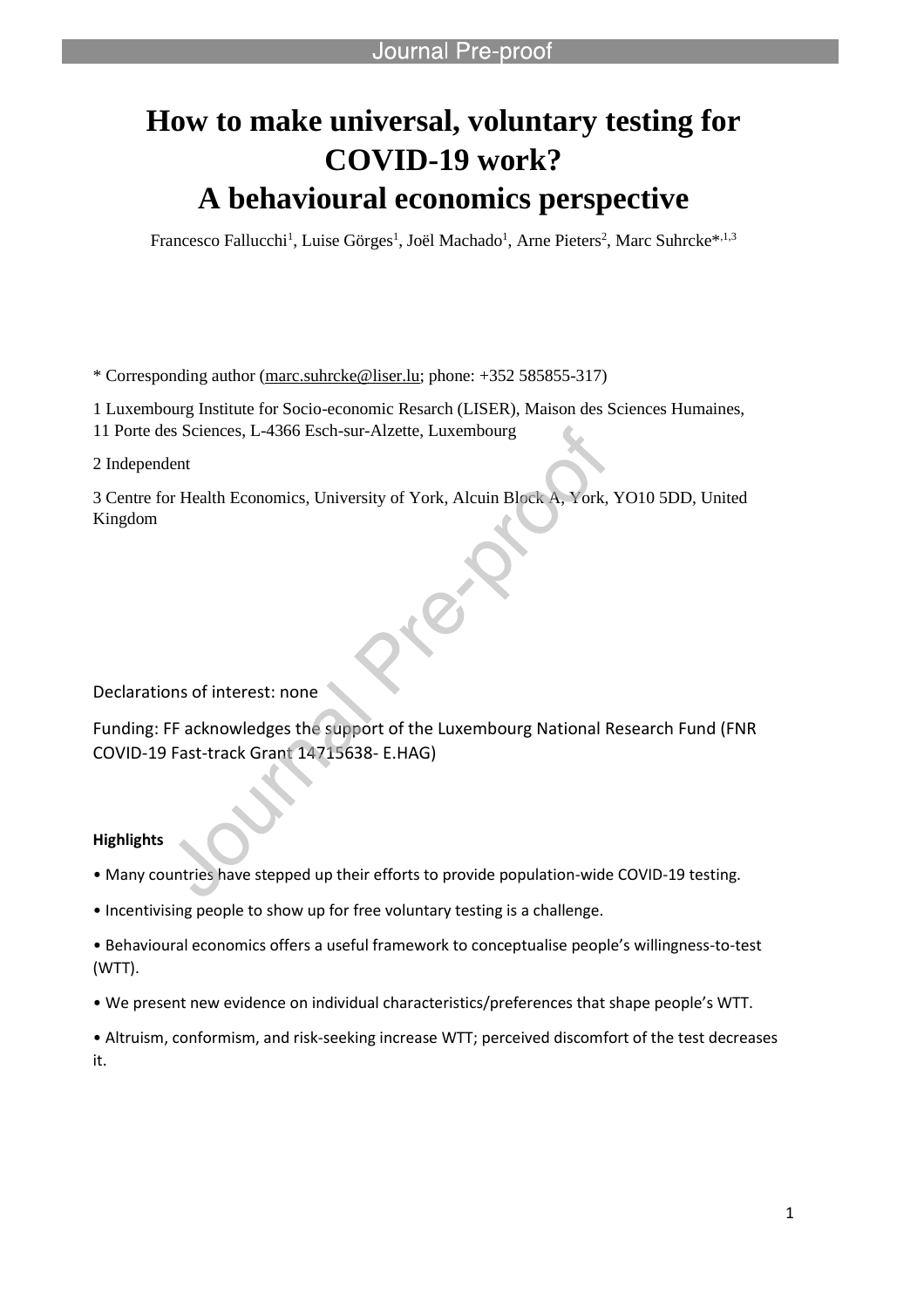l

#### Abstract

Testing is widely seen as one core element of a successful strategy to curtail the COVID-19 pandemic and many countries have increased their efforts to provide testing at large scale. As most democratic governments refrain from enacting mandatory testing, a key emerging challenge is to increase voluntary participation. Using behavioural economics insights complemented with data from a novel survey in the US and a survey experiment in Luxembourg, we examine behavioural factors associated with the individual willingness to get tested (WTT). In our analysis, individual characteristics that correlate positively with WTT include age, altruism, conformism, the tendency to abide by government-imposed rules, concern about contracting COVID-19, and patience. Risk aversion, unemployment, and conservative political orientation correlate negatively with WTT. Building on and expanding these insights may prove fruitful for policy to effectively raise people's propensity to get tested.

#### **Background**

Recent research has highlighted the role of extensive testing in monitoring the COVID-19 pandemic (Salathé et al., 2020; Zitek, 2020). As part of an active monitoring strategy, citizens may be invited to submit to testing for at least one of three purposes: (i) testing of the entire population, (ii) testing a sample to monitor the spread of the pandemic, or (iii) testing of individuals who were in contact with a positive COVID-19 case to break infection chains. Peto et al. (2020) argue that weekly COVID-19 testing with strict household quarantine and contact tracing could be sufficient to end the pandemic (see also Taipale et al., 2020, and Piguillem and Shi, 2020). Burzynski et al. (2020) show in simulation exercises how testing may act as an important element of a broader strategy to curtail COVID-19 infections. Despite the enormous expected health and economic gains associated with frequent and extensive testing (Atkeson et al., 2020, Eichenbaum et al., 2020, Burzynski et al., 2020), capacity constraints can limit the implementation of such a strategy. Consequently, an increasing amount of work discusses the optimal allocation of (inevitably limited) testing resources (e.g. Chatzimanolakis et al., 2020) and how COVID-19-testing strategies could usefully draw on the experience with former successful disease screening programs (Raffle et al., 2020).

The *success* of any testing strategy depends on people's willingness to participate (Peto, 2020). In some rare exceptions this success is achieved by imposing relevant threats to noncompliant citizens, as in the Slovakian example that achieved a close to 100% participation rate by imposing quarantine for those not willing to get tested (Sirotnikova, 2020). However, most democratic governments hitherto prefer to rely on voluntary participation. Early evidence from one (small) country  $-$  i.e. Luxembourg  $-$  that embarked on the first full-population testing strategy points to limited take-up of testing: during the first phase of the large-scale testing in 2020, less than 40% of the over 1.400.000 invitations were taken up. These tests accounted for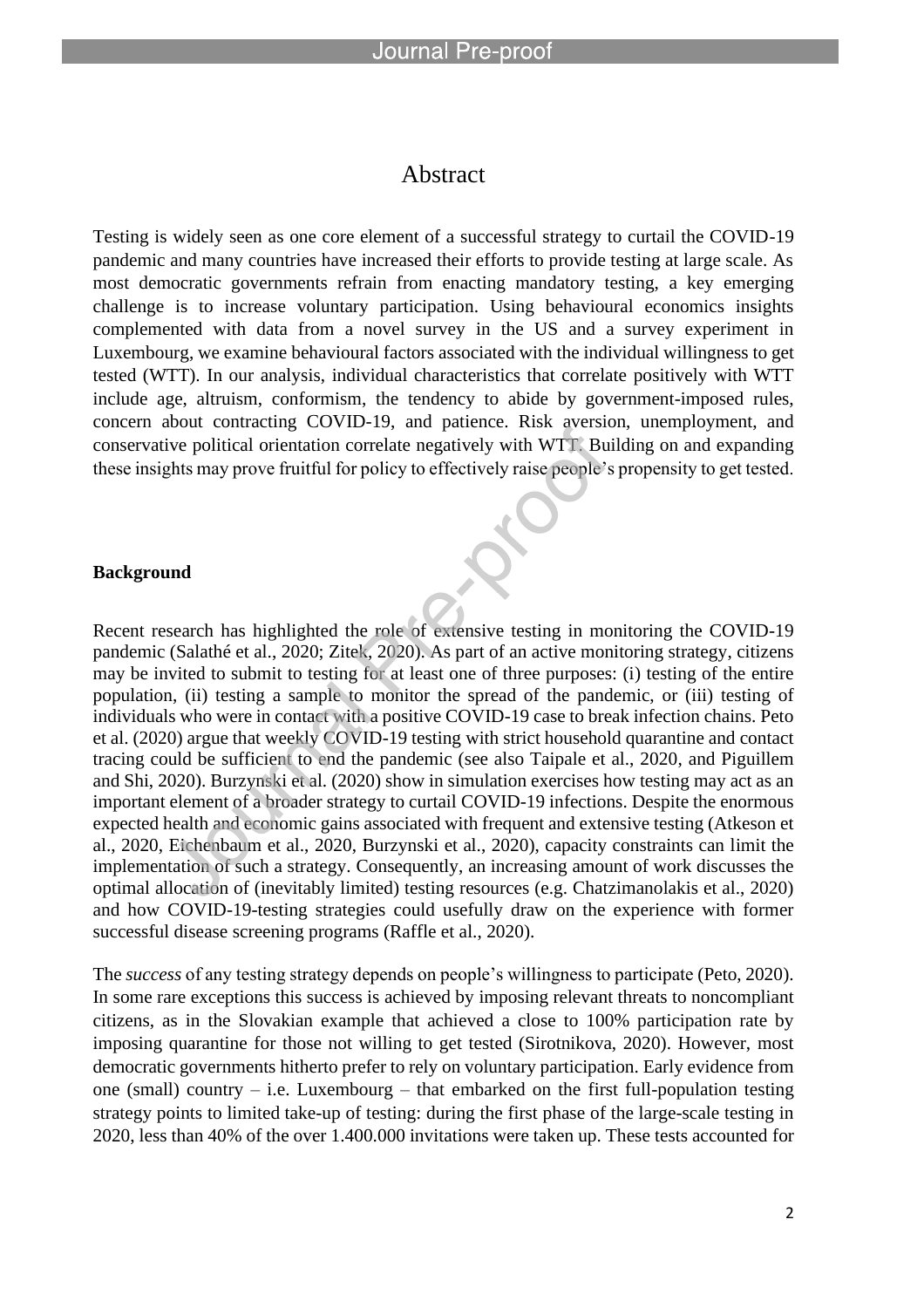26% of all the detected positive cases in Luxembourg, indicating the scope for a higher participation rate to improve the effectiveness of the testing strategy (Wilmes et al., 2021).

l

The take-up of a given voluntary testing offer may not only be too small, but may also face systematic selection bias, if the propensity to get tested varies with particular individual characteristics, including the participant's likelihood of being infected with COVID-19. From an economic perspective, the individual decision to get tested is likely to depend on perceived personal costs and benefits. In addition, there are non-personal benefits that accrue at the societal level, as the government's testing strategy may improve its ability to effectively control the pandemic.

This positive externality may not be taken into account by the individual. Such misalignment of incentives creates a classic *collective action problem*: society as a whole is better off, if the invited people get tested, but the individually rational action is to not get tested (and hope everybody else does). Paradoxically, the problem intensifies as strategies to manage and contain the spread of the virus become more successful: if the chances of contracting an infection are relatively small, so are the expected personal benefits from knowing one's health status, seeking healthcare and protecting others. The above example from Luxembourg may illustrate the need of aligning the societal with the individual benefits to reach a number of individuals willing to get tested that is closer to the socially optimal level.

Understanding people's incentives for or against taking a test may help guide the roll-out and accompanying communication of a successful testing initiative. To date, the literature analyzing individual determinants of the willingness to get tested for COVID-19 remains scarce. In a survey with 897 participants in the US, Thunström et al. (2020) design a treatment to proxy for low vs high self-isolation costs. They find that around 70% of respondents would accept an invitation for a free test, with no significant difference across treatments. Younger individuals and people with a high number of personal interactions in their daily lives are the most willing to take a test. Individuals with health insurance are more likely to accept the test than those without – a result that the authors ascribe to "willful ignorance". They further find individuals that identify themselves as Republicans to be less willing to get tested, while those worried about their health status are more willing. Finally, an individual's financial and emotional capacity to sustain self-isolation does not seem to affect the willingness to get tested.

Stillman and Tonin (2021) rely on administrative data to analyze community-based determinants of actual test take-up in the context of a population-wide testing campaign in the region of South Tyrol in November 2020. They find that communities characterized by older, more educated, more female and larger households had higher testing rates. The number of testing centers also had a positive and significant correlation with testing rates, even after controlling for population and population density, suggesting that the convenience of the testing procedure had a significant impact. In addition, communities with higher shares of religious marriages also had higher testing rates, whereas proxies for social cohesion do not exhibit a significant relationship.

In this paper, we contribute to the scarce evidence base by exploring the determinants of individual willingness to participate in testing. Using a survey with a set of experimentally validated measures of individual preferences in the United States, we analyze how individual preferences and socio-demographic characteristics relate to the willingness to get tested (WTT). In a second experimental study, conducted during the onset of Luxembourg's large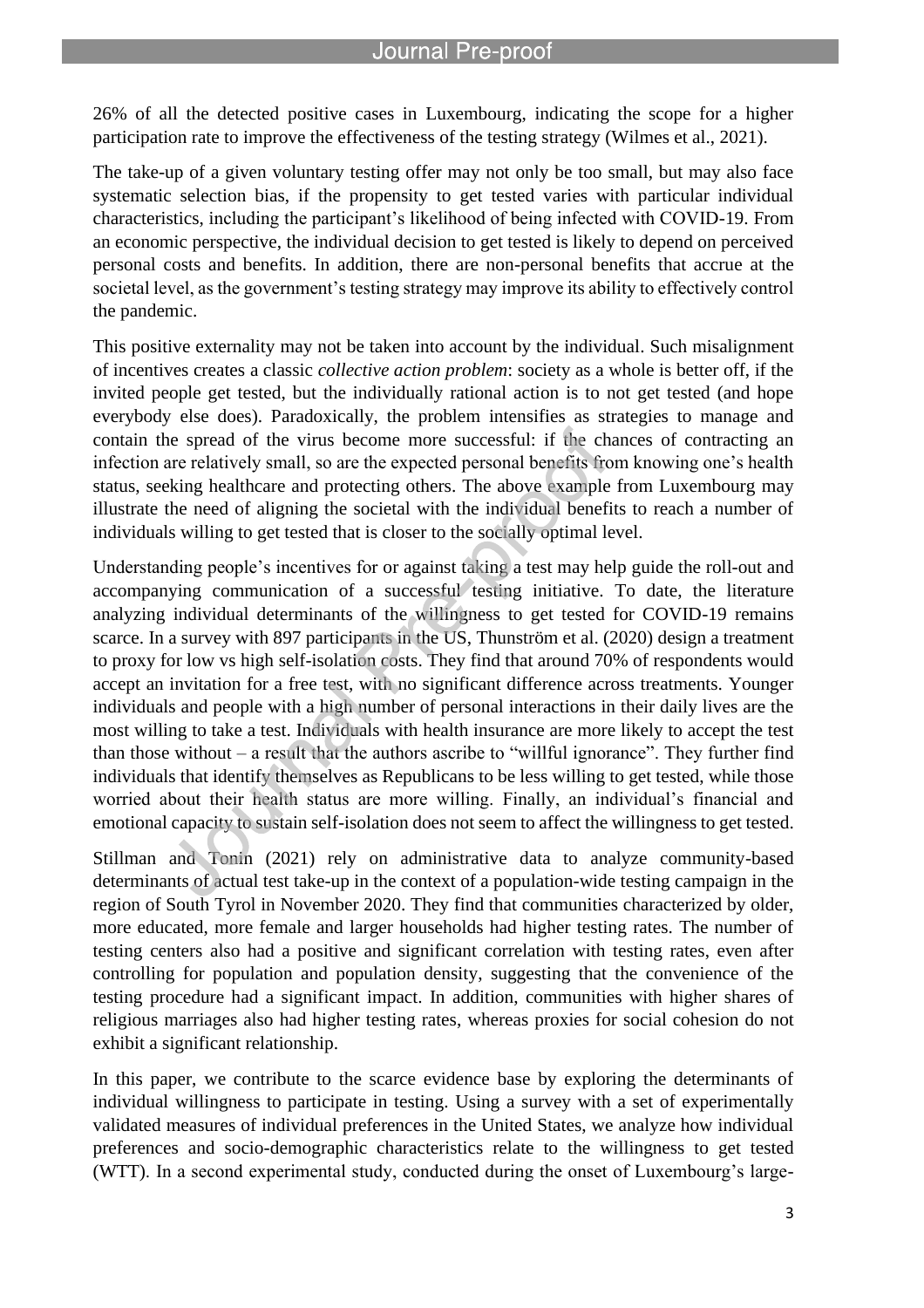l

scale testing program in early June 2020, we show how information about the type of test used (i.e. mouth vs nasal swab testing) affects WTT, in a context where individuals perceive relatively low personal returns but a varying discomfort from the two types of polymerase chain reaction (PCR) testing. Among other results, we find that in the US, age, identifying as democrat, being worried about contracting the virus and having a habit of following the rules is associated with a higher WTT. Regarding individual preferences, we find that altruism, conformism and risk-seeking are linked to a higher WTT. In the Discussion section, we use these results and embed them into the broader related literature in non-COVID-19 contexts, in order to discuss several potential challenges and important channels that policymakers may want to consider in their efforts to reduce individual costs and increase individual benefits associated with testing.

#### **Methods**

We implemented two separate and independent opt-in surveys to collect our data: an online survey among a sample of US citizens (US-sample, N=1213) and an online-survey experiment among students of the University of Luxembourg (LUX-sample, N=127). The US-sample comprises respondents from 50 different US states who were recruited in mid-June 2020, via the online survey platform CloudResearch, from the Turkprime panel. This panel was chosen because of the heterogeneity among its respondents in terms of several sociodemographic dimensions, positioning it closer to the American National Electoral Study than other online platforms (Chandler et al., 2019). Subjects in the LUX-sample were recruited from an internal database using the platform ORSEE (Greiner, 2015).

To explore potential determinants of the willingness to submit to testing, both of our surveys contain an item that asks respondents to state their willingness to accept a free PCR test. We use this item to code our dependent variable, willingness to get tested (WTT), which takes on the value 1 if the individual states to definitely or likely take a free test offered by the government and 0 otherwise. For the US-sample, we use several well-identified and validated measures of behavioural traits from the behavioural economics literature (Falk et al., 2016) as our main explanatory variables of interest. These measures have been established as robust predictors of between- and within-country variation of various preferences and economic outcomes and behaviours (Falk et al., 2018). We include items that we hypothesized would be related to WTT, such as risk-aversion, altruism, and patience. Following recent advances in economics investigating the influence of individual preferences to comply with norms on behaviour (for an overview, see Görges and Nosenzo, 2020), we also include a novel survey question capturing conformism. We would expect individuals that are more risk averse, more altruistic, more patient and more conformist to display a higher propensity to get tested.

We also include questions about the perceptions of the COVID-19 pandemic, e.g. on how respondents evaluate the current spread of the virus where they live (see Appendix A). Other things equal, we would expect a self-perceived faster spread of the virus to increase the respondents' willingness to get tested. In line with related WTT research (e.g. Thunström et al., 2020), we also include standard socio-demographic variables, as they may shape people's preferences for testing. For instance, with rising age, and hence rising risk to suffer severe consequences from an infection, individual WTT should increase; people with higher educational attainment and higher incomes should be more willing to get tested, as they would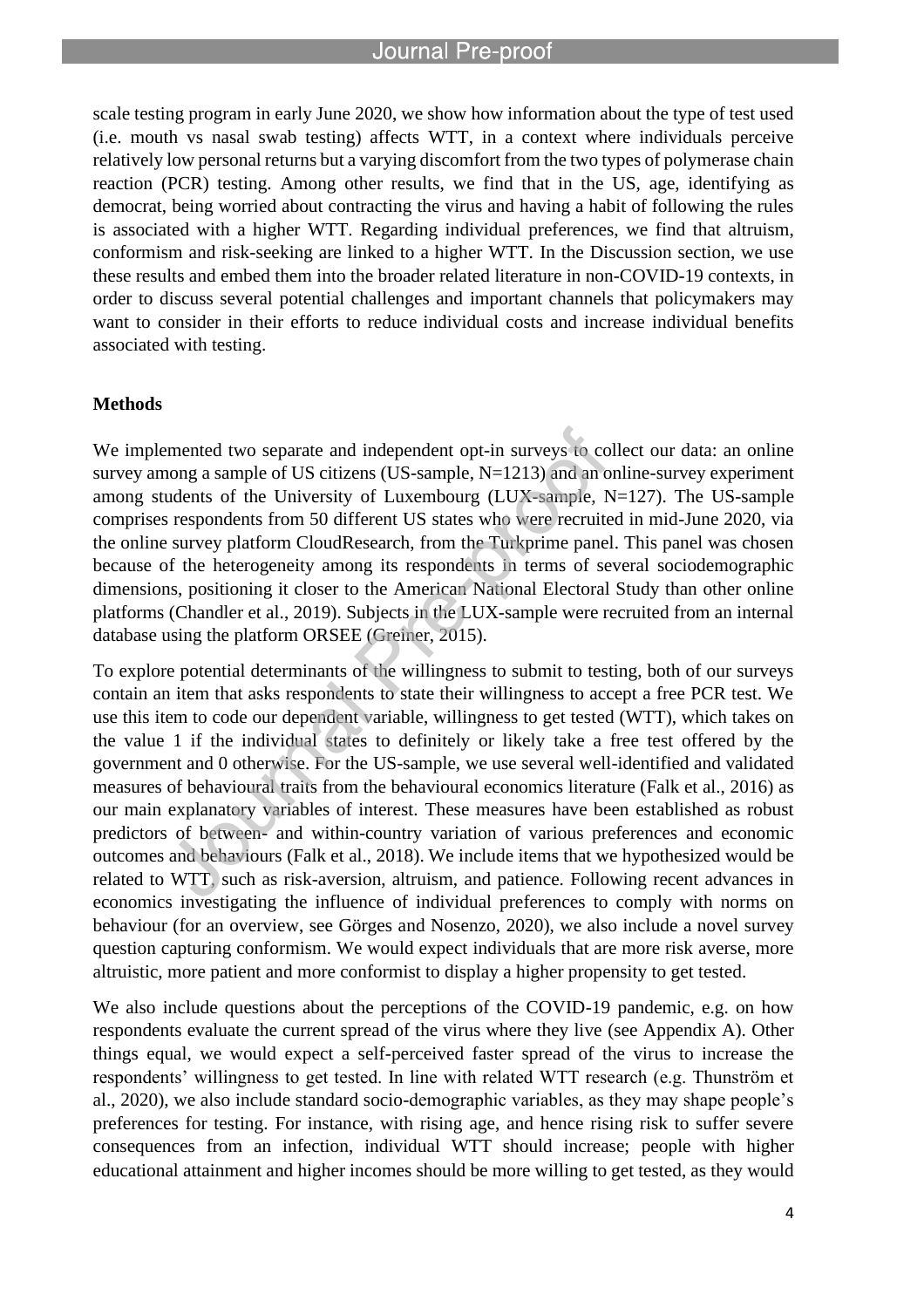perceive lower private costs of doing so, among others due to being better placed to cope with self-isolation, in case of a positive test result.

l

We use the US-sample to explore the link between the above-mentioned behavioural variables and WTT, because it is a relatively large and heterogenous sample that offers ample variation in our variables of interest. By contrast, since our LUX-sample is relatively small and homogenous, we set-up a survey experiment to explore how another behavioural aspect impacts on WTT, the anticipation of physical discomfort experienced during the test. We ran this survey experiment during the first week of June 2020, before students could receive an invitation from the large-scale testing initiative. We randomize about half of our respondents into a treatment showing them a picture describing a nose-swab test alongside the WTT question, and the other half into a treatment showing them a mouth-swab test. This treatment was motivated by discussion in the public sphere about the discomfort of the nose swab (see e.g. Moisset et al., 2021) and initial confusion about the method used within the large-scale testing.

In what follows, we make regular reference to the main results from the two separate analyses, i.e., a set of probit regressions of WTT on individual characteristics for the US-sample, and a between-treatments comparison of the WTT conditional on the type of testing for the LUXsample, using a test of proportions for independent observations ( $\chi^2$  test). In Appendix B, we provide a short technical description of the Probit model and report in Appendix Table 4 the descriptive statistics of the two samples with respect to age, gender and the individual characteristics elicited.

#### **Results**

Table 1 below presents the main results from our US-sample. Several individual characteristics are correlated with WTT, and these results hold under different model specifications, including after controlling for state-level fixed effects (Model 2) and after exclusion of states with few observations (Model 3).

As expected, WTT is increasing in **age**. The average effect is small (one additional year of age is associated with a 0.3 percentage point increase in the willingness to get tested), but highly significant. The socioeconomic situation of the individual matters in so far as WTT is lower among those on low incomes, among those with lower levels of educational attainment and among the retired and self-employed (though not statistically significantly so for any of these,  $p=0.64$  for low income,  $p=0.15$  for low level of education,  $p=0.26$  for retired respondents,  $p=0$ 0.22 for the self-employed). Being **unemployed** significantly decreases individual WTT (p=0.051). Results are robust across different model specifications.

The majority of the behavioural questions help explain people's WTT in the expected direction: a higher level of **altruism** is associated with higher WTT. A one-point increase on the experimentally validated, 10-point altruism scale (Falk et al., 2016) entails an average increase of 2 percentage-points in WTT. Similarly, using a novel survey item to measure individual valuation of gaining other people's approval (conformism), we find that a one-point increase on the (10-point) **conformism** scale is associated with an average increase of one percentagepoint in WTT. **Being worried** about the situation is associated with a substantially higher WTT; people who report that they are worried about contracting COVID-19 on average report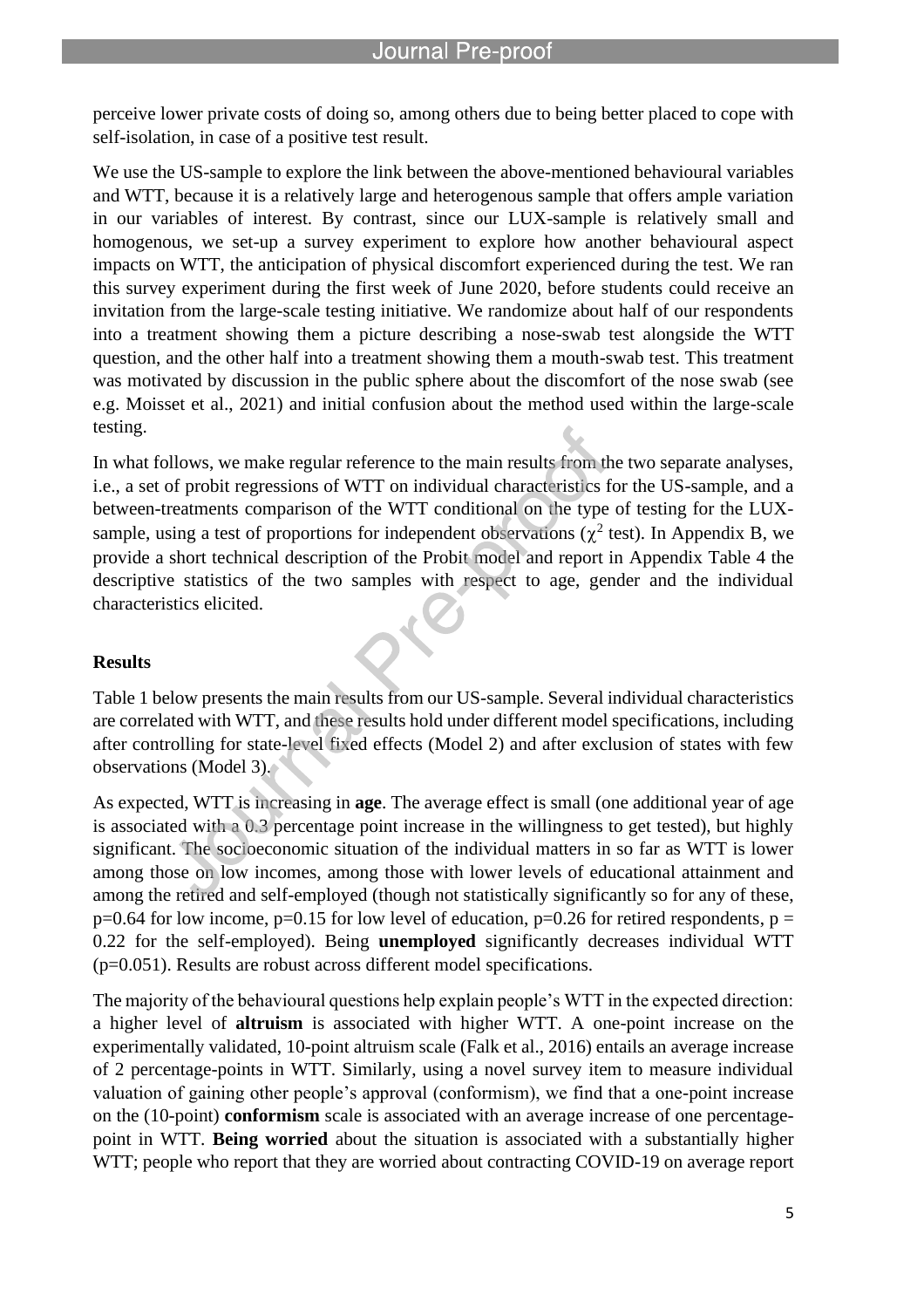an 18-percentage-point higher WTT. Similarly, people who generally **follow the rules**imposed by the government, show a substantially higher WTT (+ 19 percentage points).

l

Perhaps somewhat surprisingly, we find that individuals who are more **risk-seeking** report a significantly higher WTT. This could indicate that WTT increases in individuals' self-assessed likelihood of having contracted an infection, which should in fact be lower among the riskaverse who avoid most situations that bear an elevated infection risk. The findings of Thunström et al. (2020) are in line with this interpretation, showing that respondents who have sought higher risk and met more people during the three days preceding the survey are significantly more willing to get tested. A second finding emerging from our analysis that complements this interpretation is the observation that higher levels of **patience** are associated with a significantly higher WTT, presumably because more patient individuals find it easier to forgo the present-day rewards that lie in risky interactions for the sake of future health.

Finally, individuals who classify their **political orientation as Republican** are significantly less willing to get tested (-6 percentage points). The finding is in line with recent evidence showing that Republicans tend to perceive the dangers associated with a COVID-19 infection as less severe than Democrats (Allcott et al., 2020; Bursztyn et al., 2020). This suggests that Republicans perceive the dangers of an (undetected) COVID-19 infection as lower relative to non-Republicans, possibly leading them to attach a lower value to knowing their infection status.

|              | Model 1              | <b>Model 2</b>    | Model 3           | Model 4           |
|--------------|----------------------|-------------------|-------------------|-------------------|
| Age          | $0.003$ $(.001)$ *** | $.003(.001)$ ***  | $.003(.001)$ ***  | $.003(.001)$ ***  |
| LowincTRUE   | $-.017(.037)$        | $-.023(.037)$     | $-.036(.038)$     | $-.019(.037)$     |
| Edu_lowTRUE  | $-.061(.041)$        | $-.066(.041)$     | $-.074(.043)^*$   | $-.061(.041)$     |
| Edu highTRUE | $-.041(.040)$        | $-.064(.039)$     | $-.065(.041)$     | $-.049(.040)$     |
| RetiredTRUE  | $-.048(.043)$        | $-.048(.043)$     | $-.051(.044)$     | $-.042(.043)$     |
| Self-empTRUE | $-.070(.058)$        | $-0.066$ $(.058)$ | $-0.066$ $(.060)$ | $-0.066$ $(.058)$ |
| UnempTRUE    | $-.065(.033)^*$      | $-.061(.034)^*$   | $-.063(.034)^*$   | $-.060(.034)^*$   |
| Altruism     | $.019(.006)$ ***     | $.020(.006)$ ***  | $.020(.006)$ ***  | $.019(.006)$ ***  |

Table 1: Willingness to get tested: Average marginal effects from probit regressions

Table 1. Willingness to get tested: Average marginal effects from probit regressions (US-sample)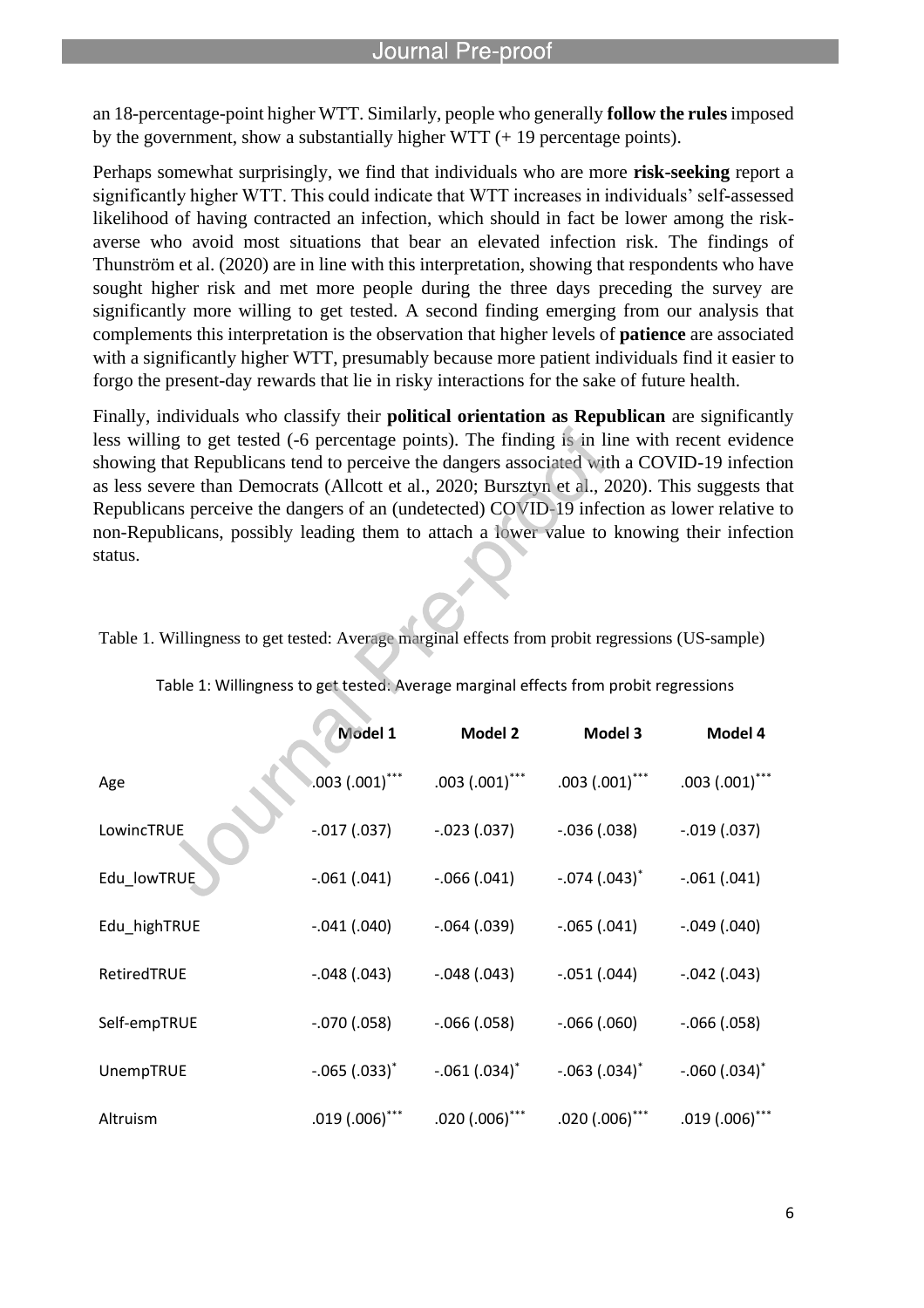|                                | Model 1          | Model 2             | Model 3              | Model 4          |
|--------------------------------|------------------|---------------------|----------------------|------------------|
| Conformism                     | $.012(.004)$ *** | $.010\,(.004)^{**}$ | $.010(.005)^{**}$    | $.011(.004)$ **  |
| WorriedTRUE                    | $.179(.027)$ *** | $.175(.027)$ ***    | $.173(.027)$ ***     | $.181(.027)$ *** |
| FollowrulesTRUE                | $.187(.032)$ *** | $.195(.032)$ ***    | $.200(.033)$ ***     | $.188(.032)$ *** |
| Risktolerance                  | $.014(.005)$ *** | $.015(.005)$ ***    | $.013(.005)$ **      | $.014(.005)$ *** |
| Patience                       | $.011(.006)^*$   | .009(.006)          | .008(.006)           | $.011(.006)^*$   |
| RepublicanTRUE                 | $-.061(.027)$ ** | $-.062(.027)$ **    | $-.055\,(.028)^{**}$ | $-.061(.027)$ ** |
| <b>State Fixed Effects</b>     | <b>NO</b>        | <b>YES</b>          | <b>YES</b>           | <b>NO</b>        |
| <b>State Random Intercepts</b> | <b>NO</b>        | <b>NO</b>           | <b>NO</b>            | <b>YES</b>       |
| <b>Full Sample</b>             | <b>YES</b>       | <b>YES</b>          | <b>NO</b>            | <b>YES</b>       |
| <b>AIC</b>                     | 1376.904         | 1405.818            | 1325.872             | 1373.547         |
| <b>BIC</b>                     | 1453.417         | 1732.273            | 1568.485             | 1455.161         |
| Log Likelihood                 | 673.452          | $-638.909$          | $-614.936$           | $-670.774$       |
| Deviance                       | 1346.904         | 1277.818            | 1229.872             |                  |
| Num. obs.                      | 1213             | 1213                | 1158                 | 1213             |

Table 1: Willingness to get tested: Average marginal effects from probit regressions

l

Average marginal effects and standard errors (reported in parentheses) are obtained from probit regressions with self-reported willingness to get tested for an active COVID-19 infection as dependent variable. Regression results in column 2 are obtained by additionally including state fixed effects to the regression shown in column 1. Column 3 shows results from a smaller sample excluding respondents from states with less than 5 observations. Column 4 shows results from a multilevel probit model including random slopes for the federal states. Stars indicate statistical significance at \*\*\*p < 0.01; \*\*p < 0.05; \*p < 0.1.

In our LUX-sample, we examine how WTT is affected by the type of test to be performed, comparing the scenarios of a mouth swab versus a nasal swab. Overall, we find that the mouth swab increases willingness to get tested by more than 40 percentage-points compared to the nasal swab (78% vs. 37%,  $\chi^2(1)=21.75$ , *p-value:* <0.001). A commonly reported motive as to why respondents in the nasal treatment expressed doubts or unwillingness to get tested is the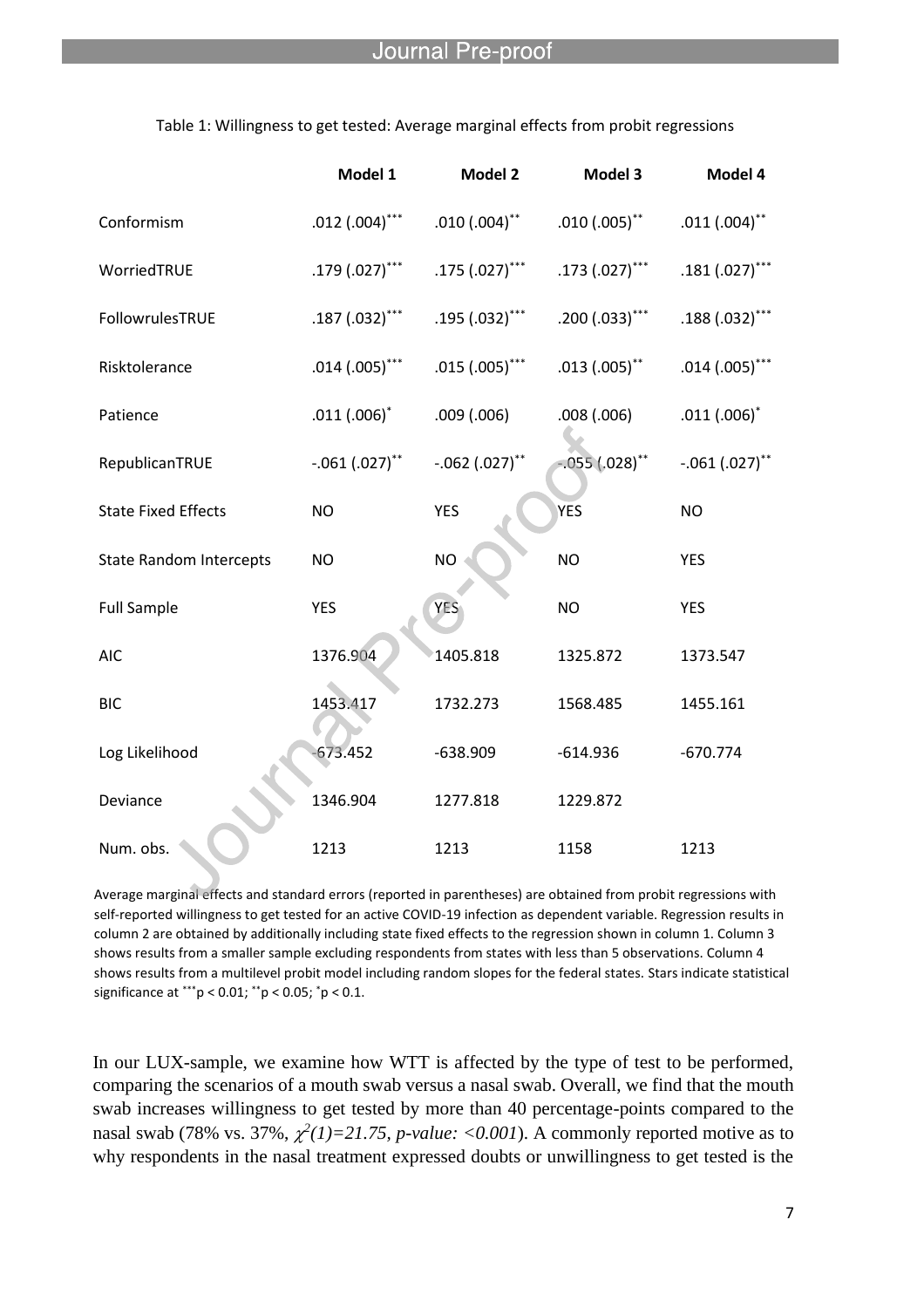l

invasiveness of the procedure and possible pain. In the mouth treatment, participants exert much less reluctance to get tested to begin with. Among the few that are reluctant, common concerns relate to the usefulness of the test, given their (perceived) low risk of infection. The LUX-sample also answered to a similar set of questions as the US-sample. We report in Table 3 in Appendix B a similar analysis as for Table 1. Note that the treatment difference is strongly significant after controlling for individual characteristics.

#### *Discussion*

In this section, we discuss the implications of our empirical results explicitly in the context of the wider literature on WTT in the (under-researched) COVID-19 context and in the broadly related literature outside COVID-19, with a view to identifying several potential aspects that policymakers interested in increasing the effectiveness of their testing strategy might want to take into account. We do so by organizing our and other researchers' findings, using a (behavioural) economic framework. Accordingly, we assume – as a first approximation of realword decision-making – that people act "rationally", *as if* they weigh their *personal* (monetary and non-monetary) *costs and benefits* of testing and ultimately choose the course of action that yields the highest expected net benefits. The so identified private costs and benefits may represent useful policy targets or channels, in the sense that testing policies can be designed with the aim of reducing perceived costs or increasing expected benefits from getting tested.

The *expected costs* comprise both the monetary and non-monetary costs of taking the test. Policies designed to keep costs as low as possible need to consider several dimensions:

*Monetary costs* need to be kept to a minimum, since even small increases can have detrimental effects on take-up rates (Serra Garcia and Szech, 2020). This is relatively easy to achieve, if tests are administered free-of-charge and a sufficiently large number of test facilities are accessible, limiting individual travel costs.

*Convenience and safety.* Other costs include, at the very least, the time spent at and travelling to the test facility, as well as the expected physical discomfort associated with the test procedure. If people perceive an elevated risk of contracting an infection at the test facility, this presents an additional cost. Making testing convenient and safe for test-takers will reduce individual costs associated with testing (Stillman and Tonin, 2021) – if at a higher cost to the government. In the case of testing technologies, the potential public costs of reducing the individual's costs are somewhat difficult to predict. Apart from potential differences in prices that are easy to compare, testing technologies might also differ in accuracy. A higher rate of false-negative test results could reduce the effectiveness of the government's testing efforts and thus induce a substantial cost with respect to controlling the spread of the virus. If more comfortable methods of testing have a higher risk of producing false-negative results than less comfortable ones (e.g. mouth vs. nose swab), governments might prefer the more accurate method. Yet, the potential loss in accuracy associated with adopting a more comfortable method for population-wide testing could be justified, if its availability leads to a significant gain in the fraction of people willing to undergo testing. The strategy followed by Luxembourg's authorities after a slow start in test take-up was to clearly state in the invitation letter to participate in the large-scale testing that the test carried out would rely on a throat swab. In contrast, nasal swab tests are prescribed to individuals with COVID-19 symptoms or who have been in contact with a positive case. Our survey experiment, which was carried out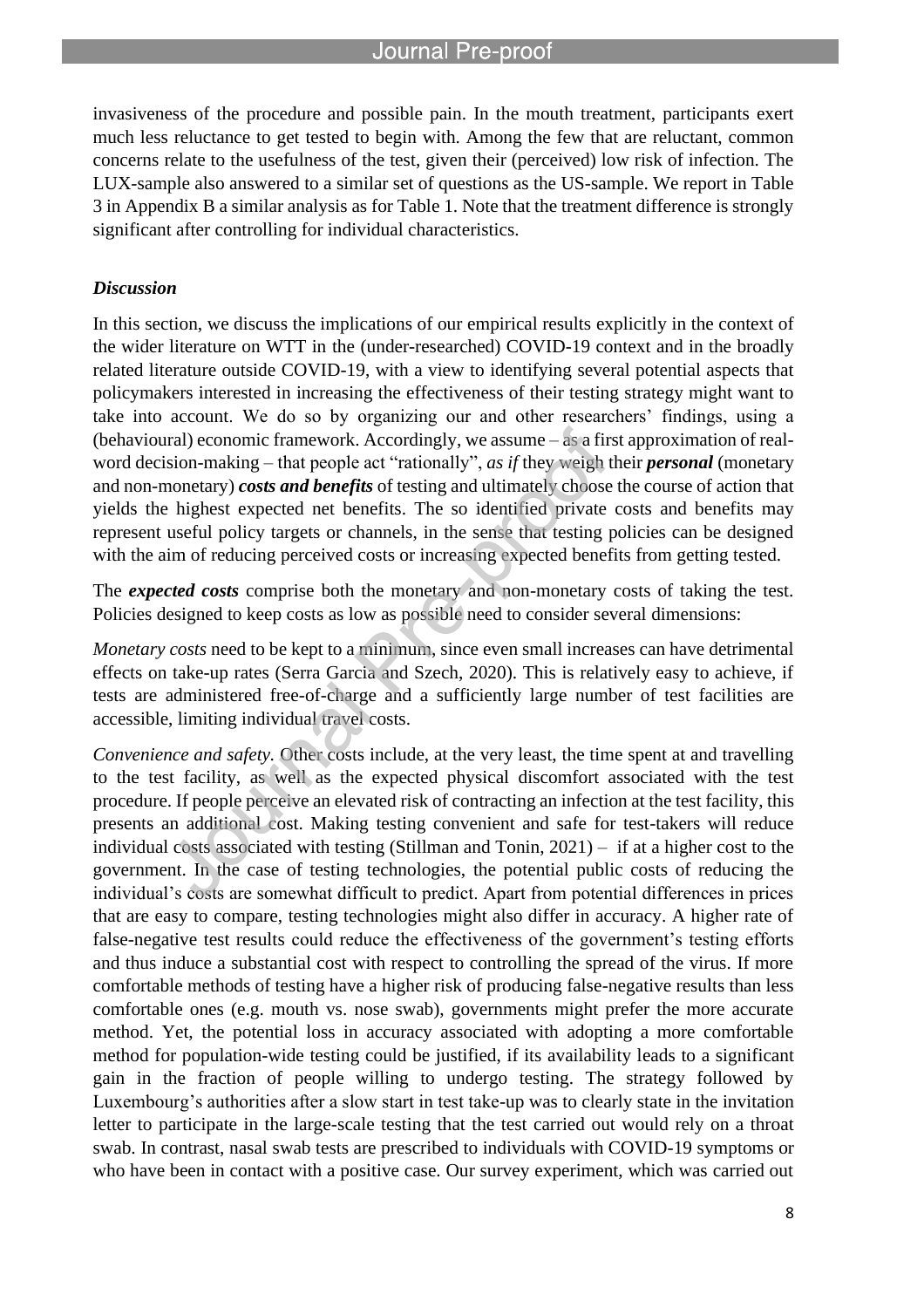at the onset of Luxembourg's large-scale testing, does indeed indicate that the fear from physical discomfort has a substantially negative impact on WTT.

l

*Psychological costs.* People may anticipate incurring psychological costs from a positive test result, based on fear about the health consequences (Ahorsu et al., 2020), or about potential social stigma (Logie and Turan, 2020), depending on the extent to which the outcome will be visible to others. Moreover, the psychological costs of (further) isolation maybe large (Brooks et al., 2020). Psychological costs from a positive diagnosis can be addressed in two ways: medical treatment including counselling upon a positive diagnosis, as well as de-stigmatisation of positive individuals at the societal level. However, while counselling may well reduce the negative psychological impact of a positive diagnosis on those actually infected, it is unclear whether its provision will also reduce the anticipated psychological impacts (and hence costs) of receiving a positive diagnosis for those who have yet to get tested. Policy measures aimed at de-stigmatisation are more likely to reduce the expected costs of a positive diagnosis, as for example public campaigns are noticeable also to the non-infected population. However, they walk a fine line between reducing fear of an infection and trivialisation of the disease, which in itself may reduce the willingness to get tested (Logie and Turan, 2020).

*Self-isolation upon testing positive.* Our results and the existing literature are inconclusive regarding the role of financial constraints and economic status (Stillman and Tonin, 2021; Thunström et al. 2020; Serra Garcia and Szech, 2020). On one hand, low-income individuals have a lower opportunity cost of an imposed quarantine, which could increase their willingness to get tested. On the other hand, a constrained budgetary situation might imply that quarantine would be financially unbearable, thereby reducing individual WTT. Since self-isolation would require further physical absence from work, or from school or university, potential indirect monetary losses may pile up. The question of how to reduce costs from self-isolation upon receiving a positive test result seems crucial to convince people to submit to testing, especially if testing is voluntary and isolation is mandatory in case of a positive test result. The testing strategy needs to consider the various ways in which self-isolation can induce costs and how compensation may best occur, while avoiding incentivising individuals to actively seek infection. This may include compensation for income loss, opportunities for exam re-sits, or other suitable measures.

The personal *expected benefits* are derived from knowing one's current COVID-19 status, from pro-social preferences and social image concerns. Both monetary and nonmonetary incentives can trigger willingness to get tested, but the effectiveness of these incentives are likely to depend on the weight that each individual places on the different channels mentioned:

*Knowing one's own health status.* While individuals may differ in their valuation of knowing their health status, such knowledge will tend to allow them to (1) quickly eliminate uncertainty about their COVID-19-related health status; (2) benefit from healthcare at an early stage if infected, improving the odds of a quick recovery; (3) actively prevent infecting others in their immediate personal environment, such as family and friends, as well as contacts in other relevant settings (work, school) and (4) obtain proof of no active infection, e.g. to avoid a quarantine when travelling internationally or having been in contact with an active infection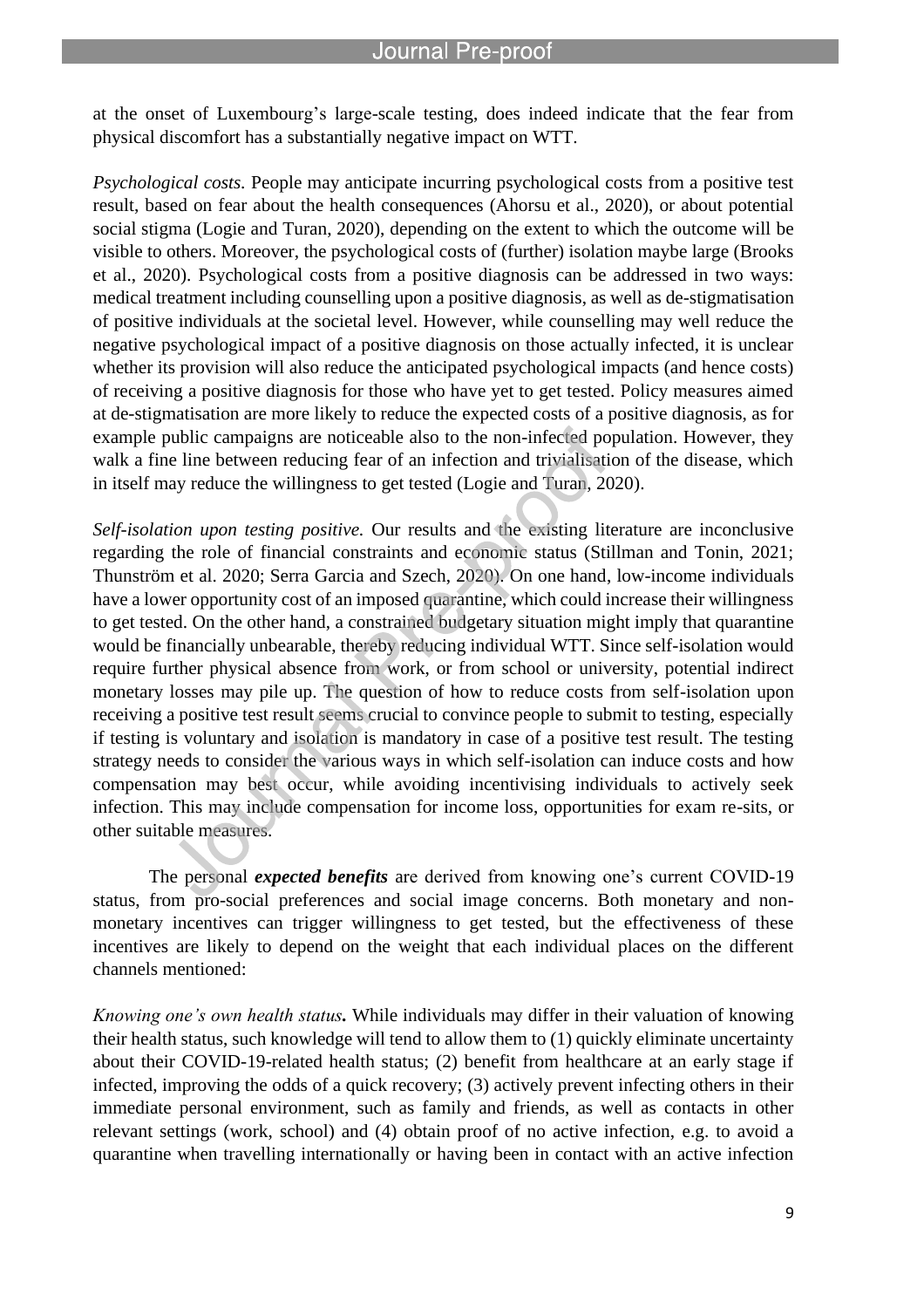l

case. Our results show that being worried about contracting the virus increases WTT. Hence, it is important for the population to feel some concern though no panic about the pandemic. Communication regarding the consequences of an infection and the disease control strategy, including testing, needs to be clear, fact-based and appear as trustworthy for individuals from different socio-cultural and political spectrums. Differences in WTT between Republican and Democrat voters in the US, highlighted by our results, underline this necessity.

*Prosocial benefits*. Testing can contribute to the benefits derived from protecting the health of loved ones and other members of society. Although Campos-Mercade et al. (2021) do not specifically look at willingness to test, they find prosocial individuals to be more likely to follow health guidelines such as physical distancing, isolating at home when sick, or buying face masks. Our results also confirm that altruism is significantly correlated with WTT. It may thus be possible to trigger non-monetary incentives for testing, e.g., by appealing to people's sense of solidarity or their desire to do good.

*Social image benefits.* People may also benefit from doing what is regarded by others as "the right thing to do". Research in other contexts has shown that social image concerns are an important motivator for individuals to vote (Bond et al., 2012); the prospect of telling others about whether or not one has voted increases the participation in elections (Della Vigna et al., 2016). Examples abound on how social norms can induce higher participation, by reminding people of the behaviour of others, neighbours, colleagues etc. (Fehr and Falk, 2002). In our US-sample, conformism seems indeed to increase willingness to get tested. In the context of COVID-19 testing, these results imply that sending a text message to inform people about, say, the number of people who submitted to testing in the same neighbourhood during the past week could motivate individuals to submit to testing, too.

*Monetary benefits.* A straightforward way of increasing expected benefits of test-taking would be to set monetary rewards for compliers. Such has been suggested in a recent opinion piece by Levitt et al. (2020), proposing a COVID lottery that gives away large prizes every week to random test participants, where a completed test would allow participation in the lottery, with winners announced at regular intervals. Levitt et al. also recommend a second financial incentive for anyone who tests positive for COVID-19 and is thus required to stay home. Whether such an approach can be effective remains an open question. Evidence from previous uses of lotteries show limited or no effect, for instance in the case of promoting voter turnout in London (John et al., 2015), or take-up rates of cancer screening (Kiran et al., 2014). Undoubtedly, the size of the financial incentive will play a key role in the effectiveness of the policy. Notably, there is much evidence in the behavioural literature indicating that monetary incentives may crowd out intrinsic motivation (Bénabou and Tirole, 2006). This suggests that providing monetary incentives may well be ineffective (and render other efforts ineffective, too), if pursued in parallel to strategies that aim to create prosocial and social image incentives. For instance, a recent study by Kölle et al. (2020) shows that providing monetary incentives to register for voting reduces the perceived moral imperative to do so.

### Conclusion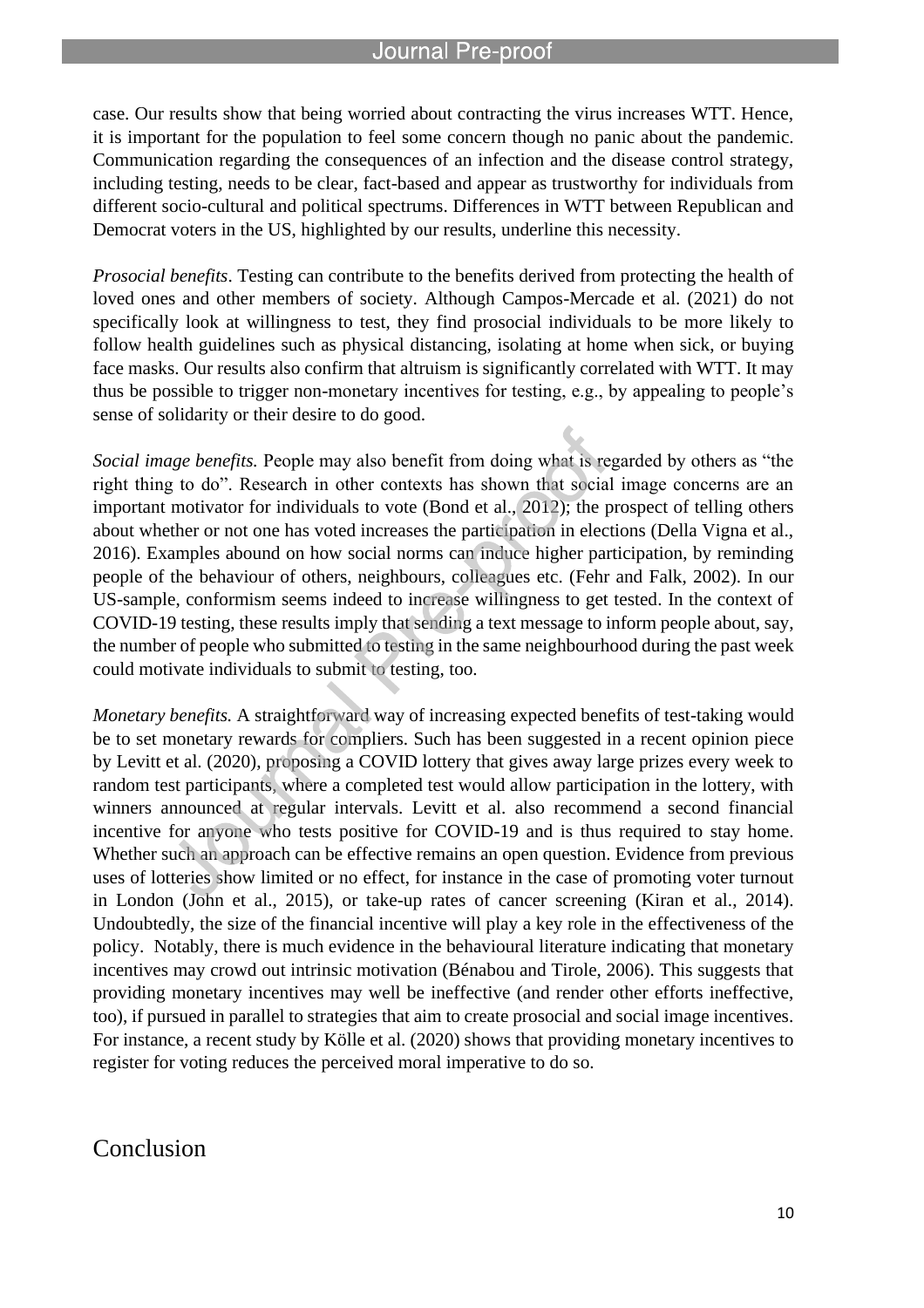l

The different benefit and cost considerations on the individual's decision to comply with a public testing strategy highlight the complexity of designing an effective approach. Different incentives need to be taken into account to reach sufficient participation rates. Moreover, consideration should be given to the way specific subgroups of the population are incentivized, especially those that combine a relatively low willingness to get tested with a higher exposure to potential infection, such as people with less financial means or those that tend to not follow the rules.

In light of the high public health and economic stakes associated with getting the testing strategy right, as a core component of a successful COVID-19 policy, there is an urgent need to understand what works best, and at what cost. This calls for further research into the different behavioural responses to the alternative testing strategies currently discussed and implemented throughout the world, including practical implementation, accessibility and communication of the policy. On top of the short term benefits in the current, unprecedented COVID-19 crisis, these insights could inform faster and more efficient policy responses in potential future disease outbreaks. In addition, understanding willingness to participate in testing programs might shed further light on effective ways of raising participation in other important disease control strategies, such as vaccine campaigns (Lazarus et al. 2020) or health screening programs (Jepsen et al. 2000).

### References

Ahorsu, D.K., Lin, C.Y., Imani, V., Saffari, M., Griffiths, M.D., Pakpour, A.H. The Fear of COVID-19 Scale: Development and Initial Validation. International Journal of Mental Health and Addiction. 2020 Mar 27:1-9.

Allcott, H., Boxell, L., Conway, J.C., Ferguson, B.A., Gentzkow, M., Goldman, B., 2020. What Explains Temporal and Geographic Variation in the Early US Coronavirus Pandemic?, NBER Working Papers 27965, National Bureau of Economic Research, Inc.

Atkeson, A., Droste, M.C., Mina, M., Stock, J.H., 2020. Economic Benefits of COVID-19 Screening Tests, NBER Working Papers 28031, National Bureau of Economic Research, Inc.

Bénabou R, Tirole J. Incentives and Prosocial Behavior. American Economic Review. 2006 Dec;96(5):1652-1678.

Bond, R. M., Fariss, C. J., Jones, J. J., Kramer, A. D., Marlow, C., Settle, J. E., Fowler, J. H., 2012. A 61-million-person experiment in social influence and political mobilization. Nature, 489(7415), 295-298.

Brooks, S.K., Webster, R.K., Smith, L.E., Woodland, L., Wessely, S., Greenberg, N., Rubin, G.J. The psychological impact of quarantine and how to reduce it: rapid review of the evidence. The Lancet. 2020 Feb 26.

Bursztyn, L., Rao, A., Roth, C. P., Yanagizawa-Drott, D. H., 2020.Misinformation During a Pandemic, NBER Working Papers 27417, National Bureau of Economic Research, Inc.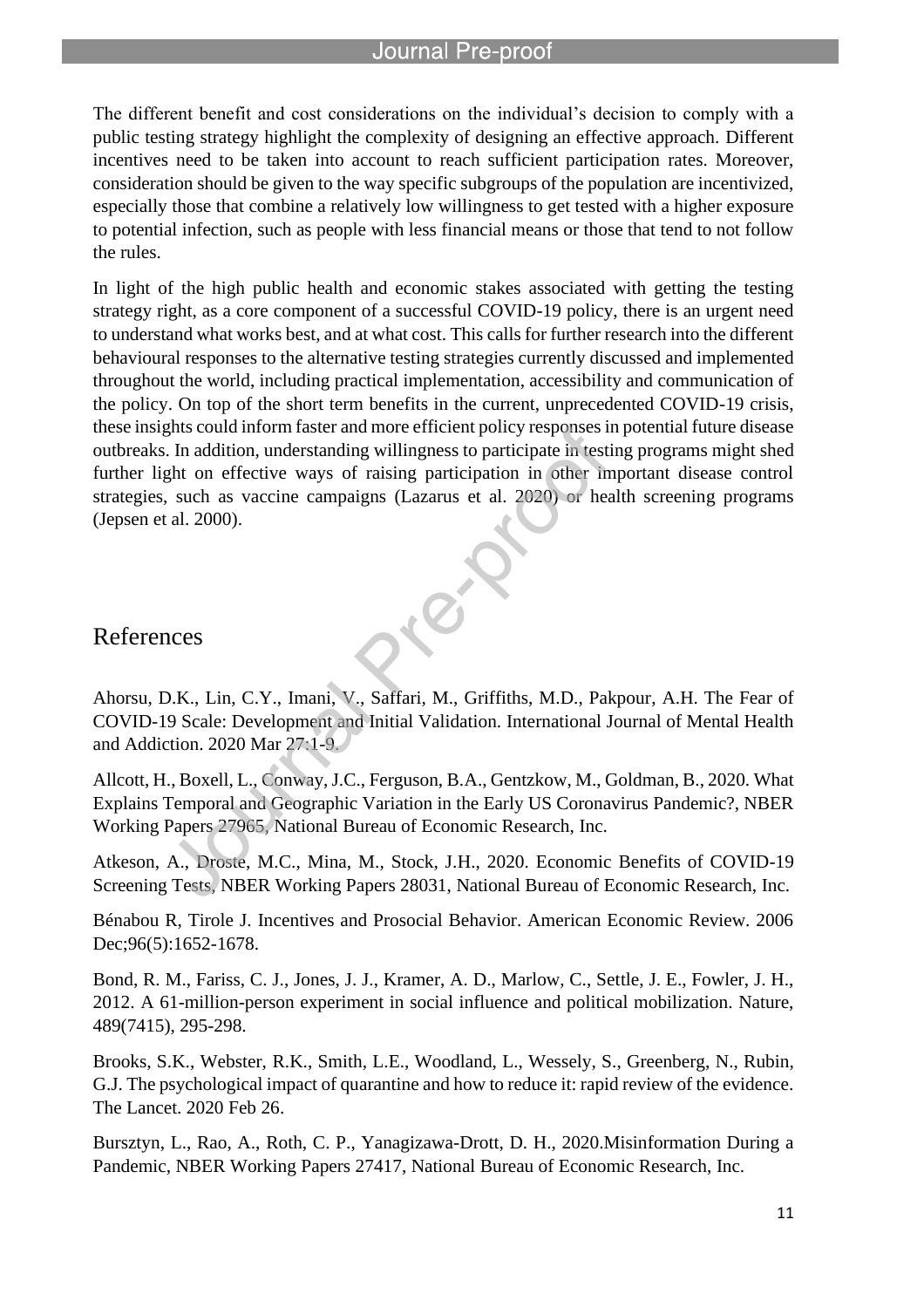Burzyński, M., Machado, J., Aalto, A., Beine, M. A. R., Goncalves, J., Haas, T., Kemp, F., Magni, S., Mombaerts, L., Picard, P. M., Proverbio, D.,Skupin, A., Docquier, F., 2020. COVID-19 Crisis Management in Luxembourg: Insights from an Epidemionomic Approach, Luxembourg Institute of Socio-Economic Research (LISER) Working Paper Series 2020-08, (June 25, 2020).

l

Campos-Mercade, P., Meier, A. N., Schneider, F.H., Wengström, E. Prosociality predicts health behaviors during the COVID-19 pandemic, Journal of Public Economics, Volume 195, 104367, 2021.

Chandler J., Rosenzweig C., Moss A.J., Robinson, J., Litman, L. Online panels in social science research: Expanding sampling methods beyond Mechanical Turk. Behavior Research Methods 2019;51(5):2022–38.

Chatzimanolakis M., Weber P., Arampatzis G., Wälchli, D., Kičić, I., Karnakov, P., Papadimitriou, C., Koumoutsakos, P. Optimal allocation of limited test resources for the quantification of COVID-19 infections. Swiss Med Weekly. 2020;150:w20445.

DellaVigna S., List J.A., Malmendier U., Rao G. Voting to tell others. The Review of Economic Studies. 2016 Oct 18;84(1):143-81.

Eichenbaum, M.S., Rebelo, S., Trabandt, M., 2020. The Macroeconomics of Testing and Quarantining,NBER Working Papers 27104, National Bureau of Economic Research, Inc.

Falk, A., Becker, A., Dohmen, T. J., Huffman, D., Sunde, U. (2016). The preference survey module: A validated instrument for measuring risk, time, and social preferences. IZA Discussion Paper 9674.

Falk, A., Becker, A., Dohmen, T., Enke, B., Huffman, D.,Sunde, U. (2018). Global evidence on economic preferences. The Quarterly Journal of Economics, 133(4), 1645-1692.

Fehr, E., Falk A. Psychological foundations of incentives. European Economic Review. 2002 May 1; 46(4-5):687-724.

Görges, L., Nosenzo, D. Measuring Social Norms in Economics: Why It Is Important and How It Is Done. Analyse & Kritik, Forthcoming.

Greiner, B., Subject pool recruitment procedures: organizing experiments with ORSEE. Journal of the Economic Science Association 1.1 (2015): 114-125.

Jepson R., Clegg A., Forbes C., Lewis R., Sowden A., Kleijnen J. The determinants of screening uptake and interventions for increasing uptake: a systematic review. In Database of Abstracts of Reviews of Effects (DARE): Quality-assessed Reviews [Internet] 2000. Centre for Reviews and Dissemination (UK).

John P., MacDonald E., Sanders M. Targeting voter registration with incentives: A randomized controlled trial of a lottery in a London borough. Electoral Studies. 2015 Dec 1;40:170-5.

Kölle F., Lane T., Nosenzo D., Starmer C. Promoting voter registration: the effects of low-cost interventions on behaviour and norms. Behavioral Public Policy. 2020 Jan 4:1, 26-49.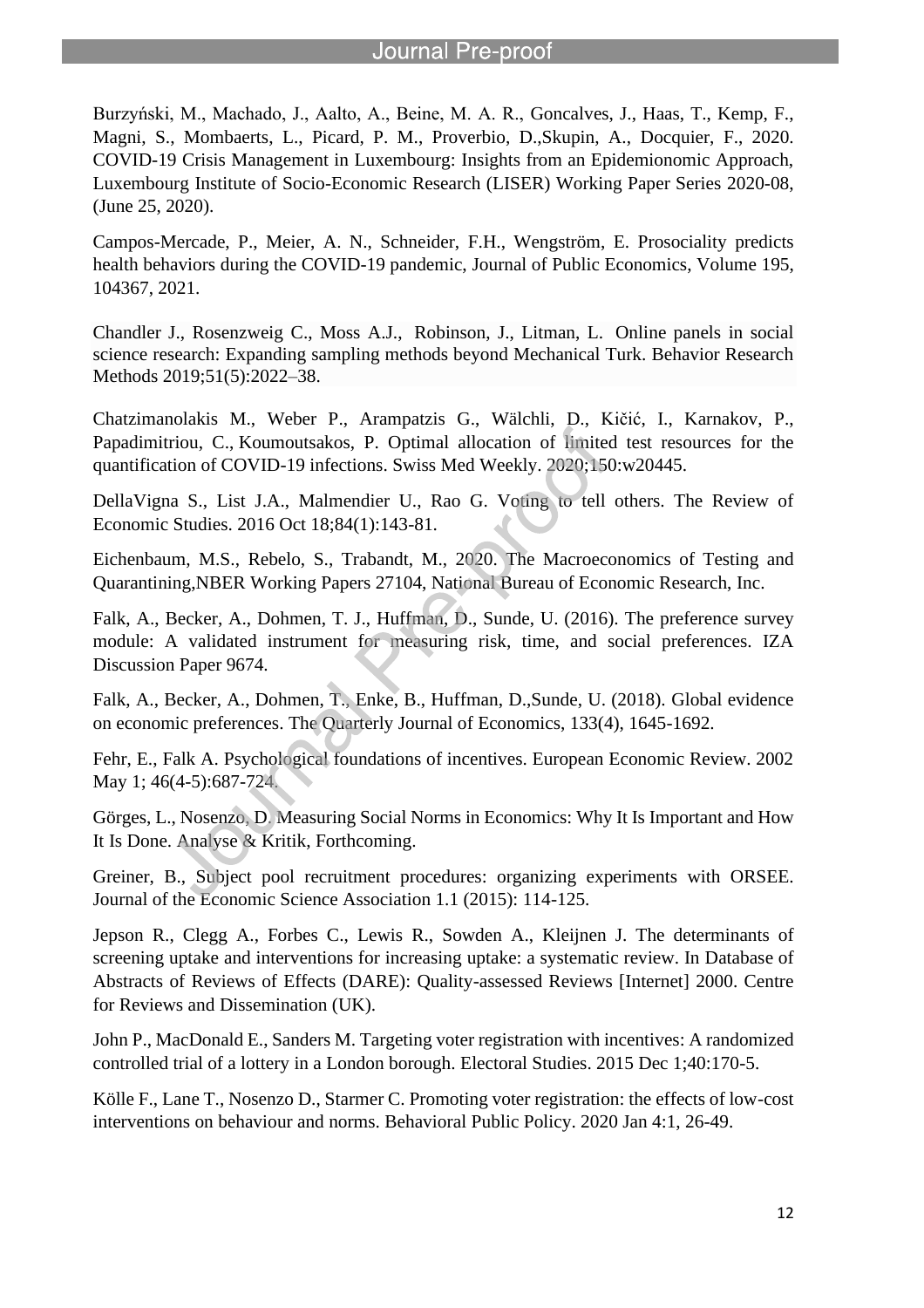Kiran T., Wilton A.S., Moineddin R., Paszat L., Glazier R.H. Effect of payment incentives on cancer screening in Ontario primary care. The Annals of Family Medicine. 2014 Jul 1;12(4):317-23.

l

Lazarus, J.V., Ratzan, S.C., Palayew, A., Gostin, L.O., Larson, H.J., Rabin, K., Kimball, S., El-Mohandes, A., 2020. A global survey of potential acceptance of a COVID-19 vaccine. Nature medicine, pp.1-4.

Levitt S., Romer P., Severts J. How to get millions of people to take coronavirus tests and stay home if they're positive. Opinion Piece in USA Today. 30th April 2020.

Logie C.H., Turan J.M. How Do We Balance Tensions Between COVID-19 Public Health Responses and Stigma Mitigation? Learning from HIV Research. AIDS and Behavior. 2020 Apr 13:1-4.

Moisset, X., Gautier, N., Godet, T., Parabère, S., Pereira, B., Meunier, E., Gerbaud, L., Lesens, O., Henquell, C., Beytout, J., Clavelou, P. (2021), Nasopharyngeal swab‐induced pain for SARS-CoV-2 screening: a randomised controlled trial of conventional and self-swabbing. European Journal of Pain, forthcoming.

Sirotnikova, M.G., 2020. Slovakia tests over 3.5 million for COVID-19 in two days. BalkanInsight, 02/11/2020. Available at https://balkaninsight.com/2020/11/02/slovakia-testsover-3-5-million-for-covid-in-two-days/ (last accessed 18/01/2021)

Peto J., 2020.COVID-19 mass testing facilities could end the epidemic rapidly. BMJ. 2020 Mar 22;368:m1163.

Peto, J., Carpenter, J., Smith, G.D., Duffy, S., Houlston, R., Hunter, D.J., McPherson, K., Pearce, N., Romer, P., Sasieni, P., Turnbull, C., 2020. Weekly COVID-19 testing with household quarantine and contact tracing is feasible and would probably end the epidemic. Royal Society open science, 7(6), p.200915.

Piguillem, F., Shi, L. (2020). Optimal COVID-19 quarantine and testing policies. CEPR Discussion Papers 14613, C.E.P.R. Discussion Papers.

Raffle, A.E., Pollock, A.M., Harding-Edgar, L., 2020. Covid-19 mass testing programmes. BMJ 2020; 370 :m3262

Salathé, M., Althaus, C.L., Neher, R., Stringhini, S., Hodcroft, E., Fellay, J., Zwahlen, M., Senti, G., Battegay, M., Wilder-Smith, A.,Eckerle, I., 2020. COVID-19 epidemic in Switzerland: on the importance of testing, contact tracing and isolation. Swiss medical weekly, 150(11-12), p.w20225.

Serra-Garcia, M., Szech, N. Demand for COVID-19 Antibody Testing, and Why It Should Be Free CESifo Working Paper Series 8340, CESifo.

Stillman, S., Tonin, M., 2021. Communities and Testing for COVID-19, IZA Discussion Paper 14012.

Taipale, J., Romer, P., Linnarsson, S., 2020. Population-scale testing can suppress the spread of Covid-19,medRxiv 2020.04.27.20078329; https://doi.org/10.1101/2020.04.27.20078329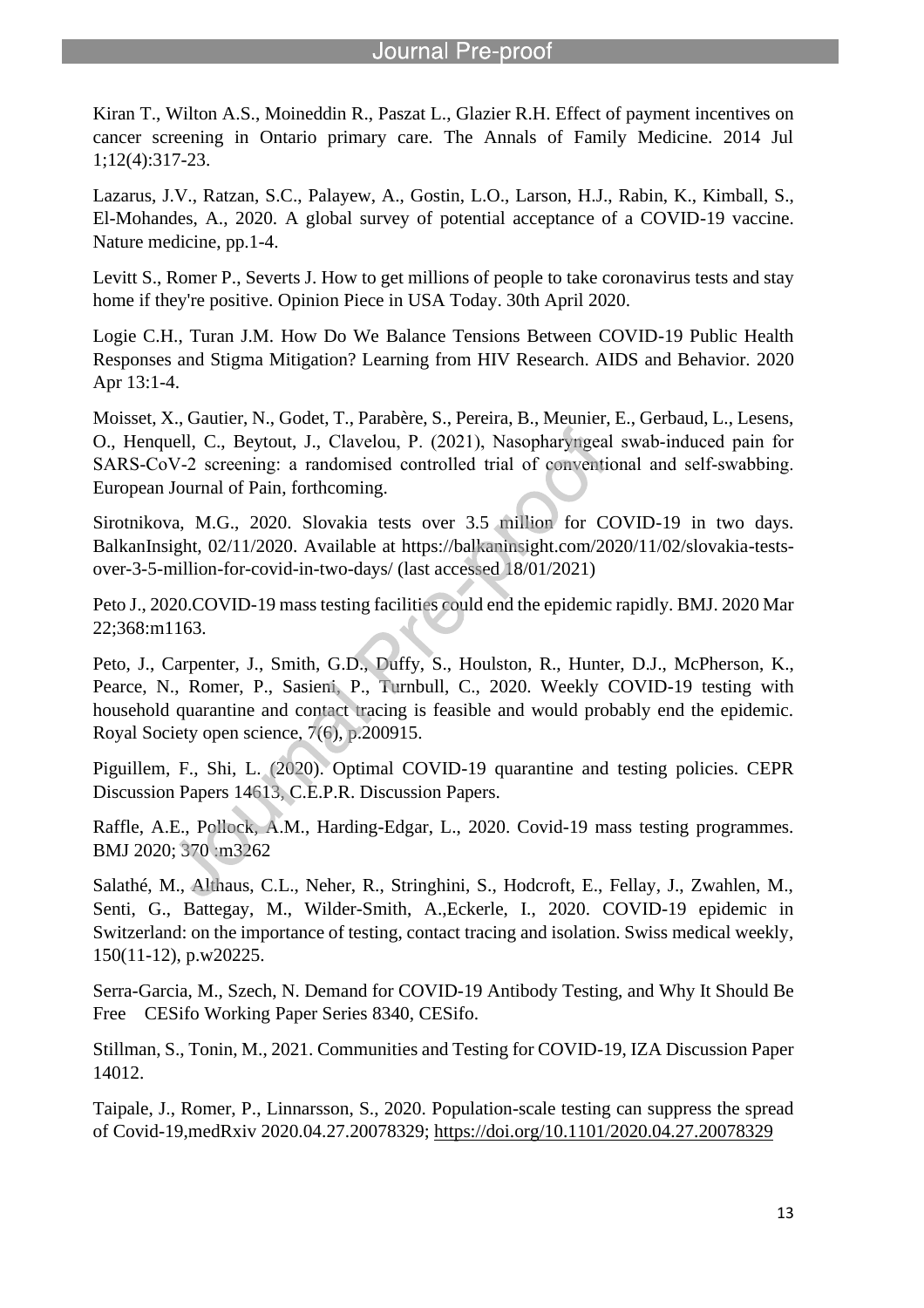Thunström, L., Ashworth, M., Shogren ,J.F., Newbold S., Finnoff D. Testing for COVID-19: Willful ignorance or selfless behavior?. Behavioral Public Policy. 2020:1-26.

l

Wilmes, P., Zimmer, J., Schulz, J., Glod, F.,Veiber, L.,Mombaerts, L., Rodrigues, B., Aalto, A., Pastore, J., Snoeck C. J.,Ollert, M.,Fagherazzi, G.,Mossong, J.,Goncalves, J.,Skupin, A.,Nehrbass, U., 2020. Mass Screening for SARS-CoV-2 Uncovers Significant Transmission Risk from Asymptomatic Carriers. The Lancet Regional Health - Europe, Vol: 4, Page: 100056, 2021.

Zitek, T., 2020. The appropriate use of testing for COVID-19. Western Journal of Emergency Medicine, 21(3), p.470.

I RIVER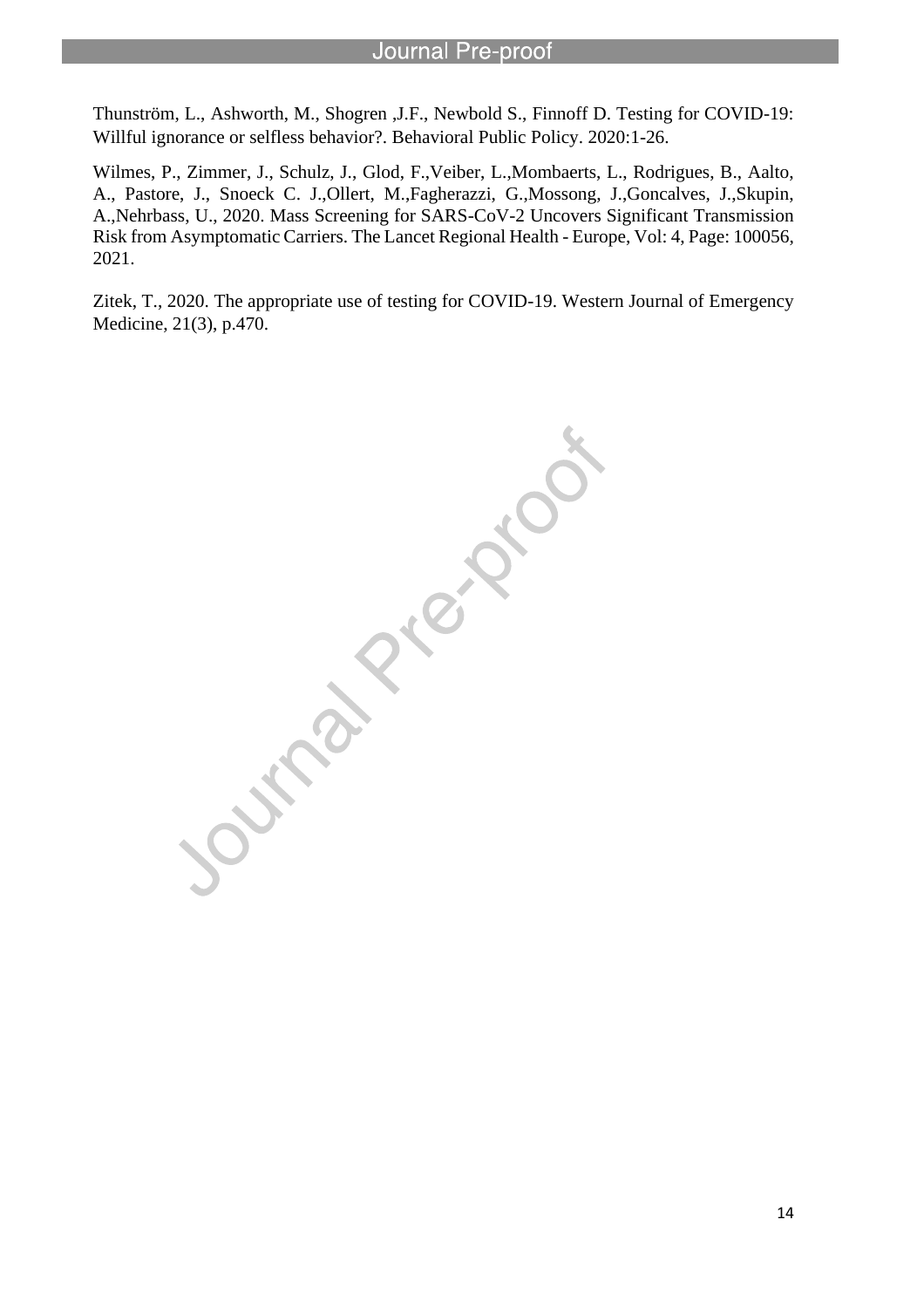#### APPENDIX A

Details on survey data collection:

l

We conducted an online-survey experiment among students of the University of Luxembourg (LUXsample, N=127) and an online survey among a sample of US citizens (US-sample, N=1215). Subjects in the LUX-sample were recruited from an internal database using the platform ORSEE (Greiner, 2015). The US-sample comprises respondents from 50 different US states who were recruited, via the online survey platform CloudResearch, from the Turkprime panel, which is heterogeneous in many sociodemographic dimensions (Chandler et al., 2019). Both surveys contain an item that asks respondents to state their willingness to get tested for free, our main variable of interest (WTT). In the main text, we report results from a probit regression of WTT on individual characteristics (USsample) or a treatment indicator (LUX-sample).

> Arabi ICI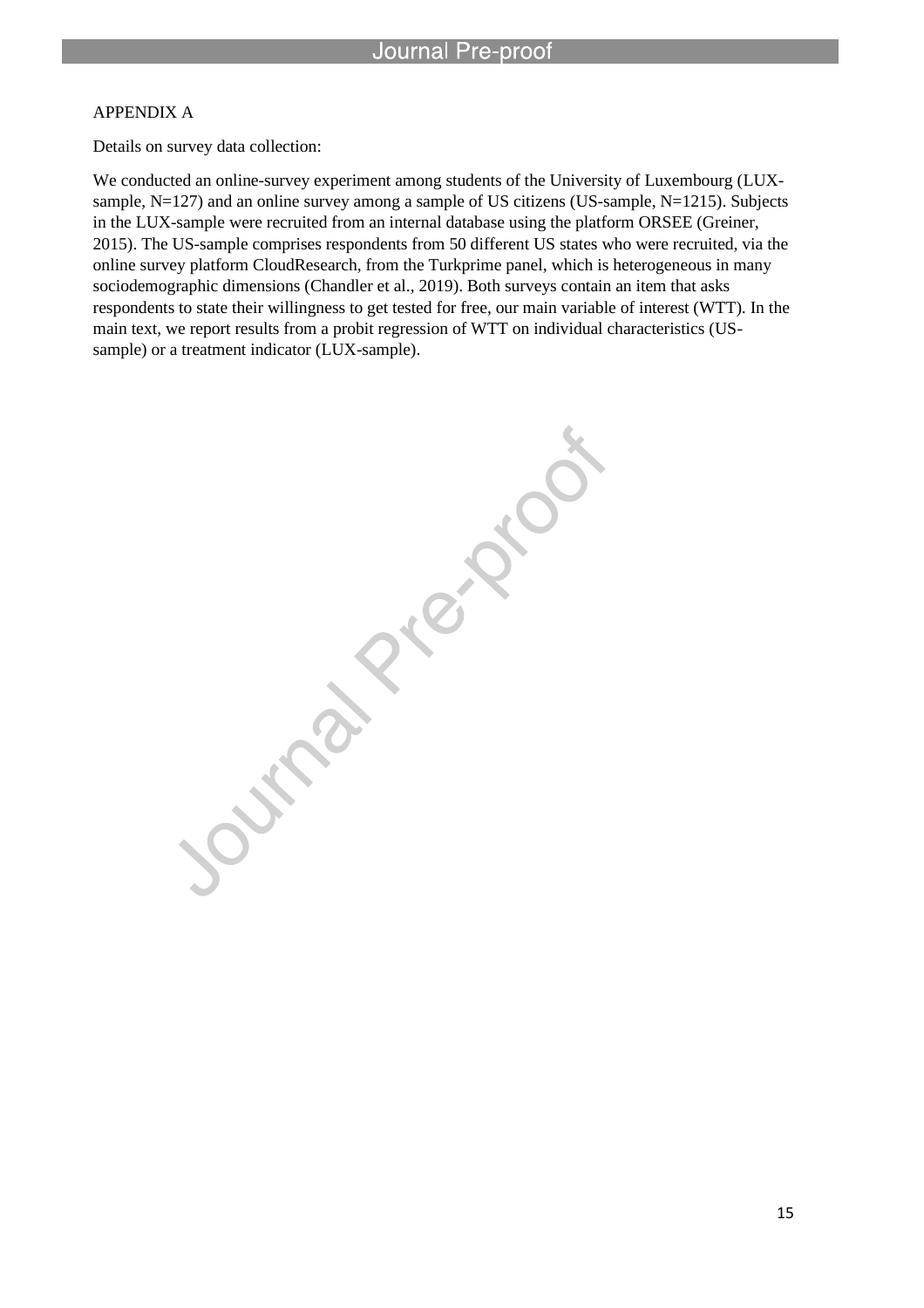### US-sample: Questionnaire

#### **How likely do you think you will contract COVID-19?**

l

- $\bigcirc$  Extremely likely (1)
- $\bigcirc$  Somewhat likely (2)
- $\bigcirc$  Neither likely nor unlikely (3)
- $\bigcirc$  Somewhat unlikely (4)
- $\bigcirc$  Extremely unlikely (5)

#### **How safe do you think you are with respect to contracting COVID-19 after the restrictive measures taken by the State you currently live?**

- $\bigcirc$  Extremely safe (1)
- $\bigcirc$  Moderately safe (2)
- $\bigcirc$  Neither safe nor unsafe (3)
- $\bigcirc$  Moderately unsafe (4)
- $\bigcirc$  Extremely unsafe (5)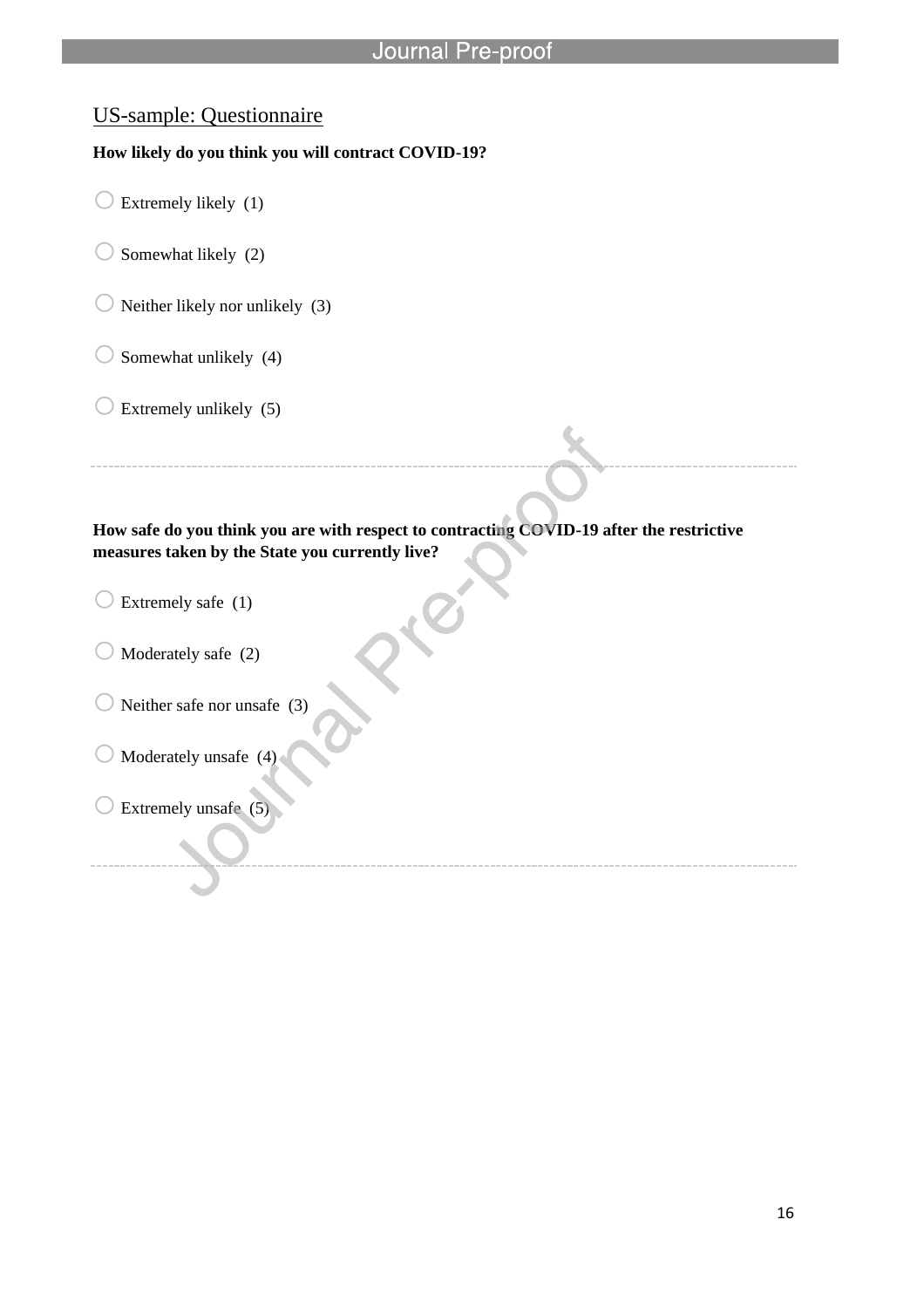#### **How much are you following the restrictions that the State you currently live in imposed to contain the spread of COVID-19?**

l

- $\bigcirc$  Completely (1)
- $\bigcirc$  Quite a lot (2)
- $\bigcirc$  A moderate amount (3)
- $\bigcirc$  Quite a little (4)
- $\bigcirc$  Not at all (5)

#### **How do you evaluate the current spread of the COVID-19 virus in your State?**

- $\bigcirc$  The pandemic has just started (1)
- $\bigcirc$  The pandemic is before the peak (2)
- $\bigcirc$  The pandemic is at its peak (3)
- $\bigcirc$  The pandemic passed the peak (4)
- $\bigcirc$  The pandemic is almost over (5)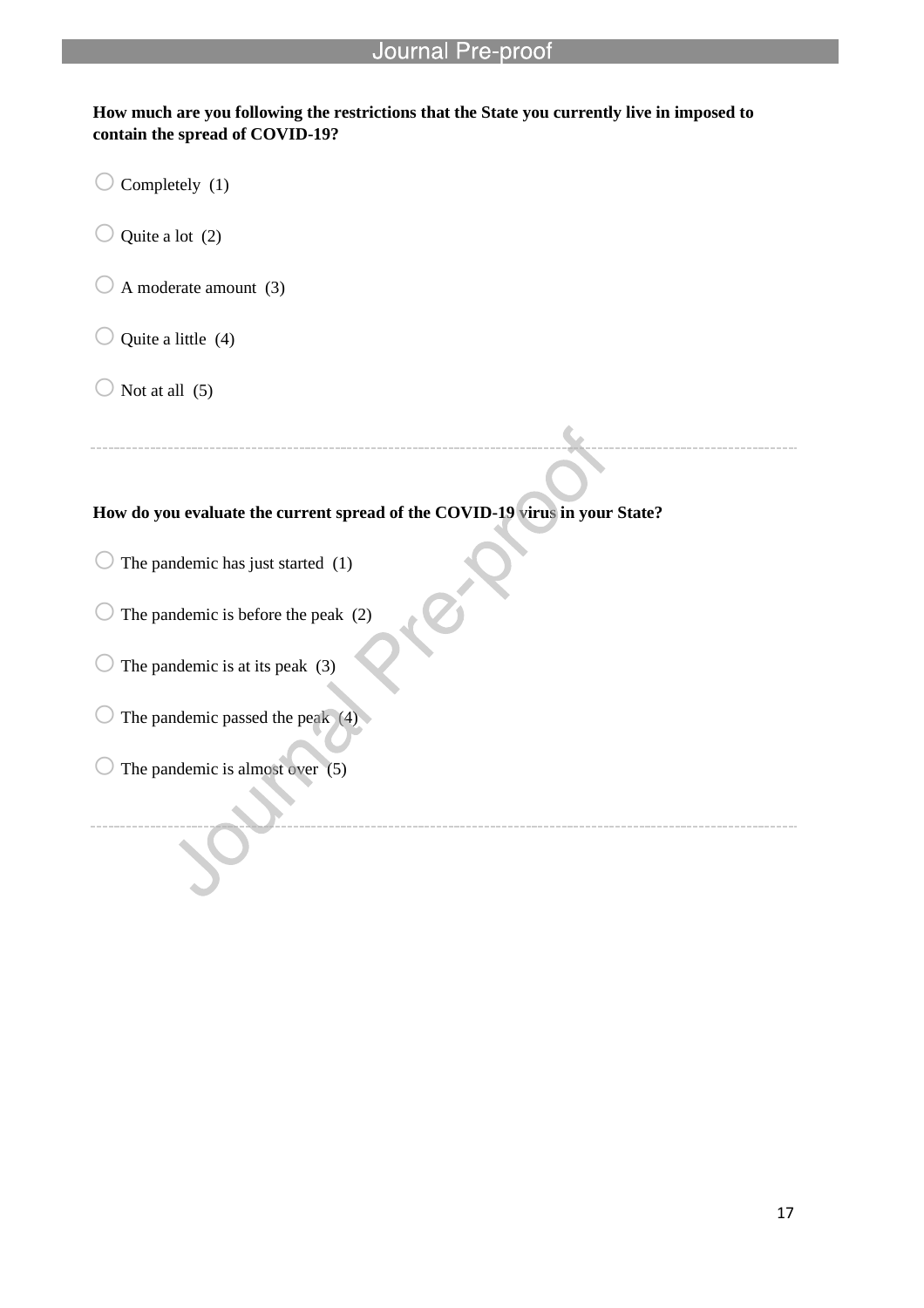l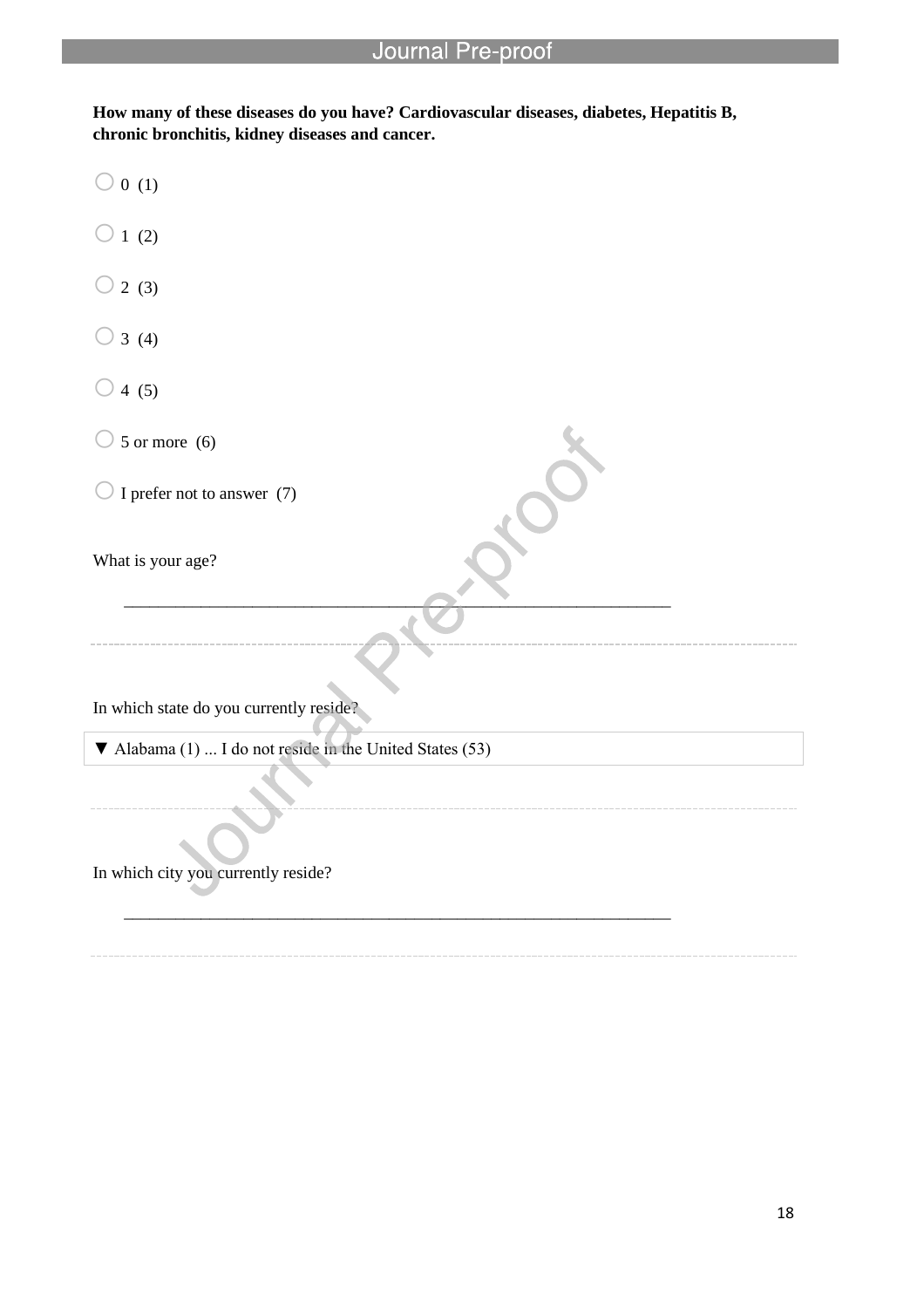What is the highest level of school you have completed or the highest degree you have received?

 $\bigcirc$  Less than high school degree (1)

 $\bigcirc$  High school graduate (high school diploma or equivalent including GED) (2)

l

 $\bigcirc$  Some college but no degree (3)

 $\bigcirc$  Associate degree in college (2-year) (4)

 $\bigcirc$  Bachelor's degree in college (4-year) (5)

 $\bigcirc$  Master's degree (6)

 $\bigcirc$  Doctoral degree (7)

 $\bigcirc$  Professional degree (JD, MD) (8)

Choose one or more races that you consider yourself to be:

White  $(1)$ 

Black or African American (2)

American Indian or Alaska Native (3)

Asian  $(4)$ 

Native Hawaiian or Pacific Islander (5)

 $\bigcirc$  Other (6)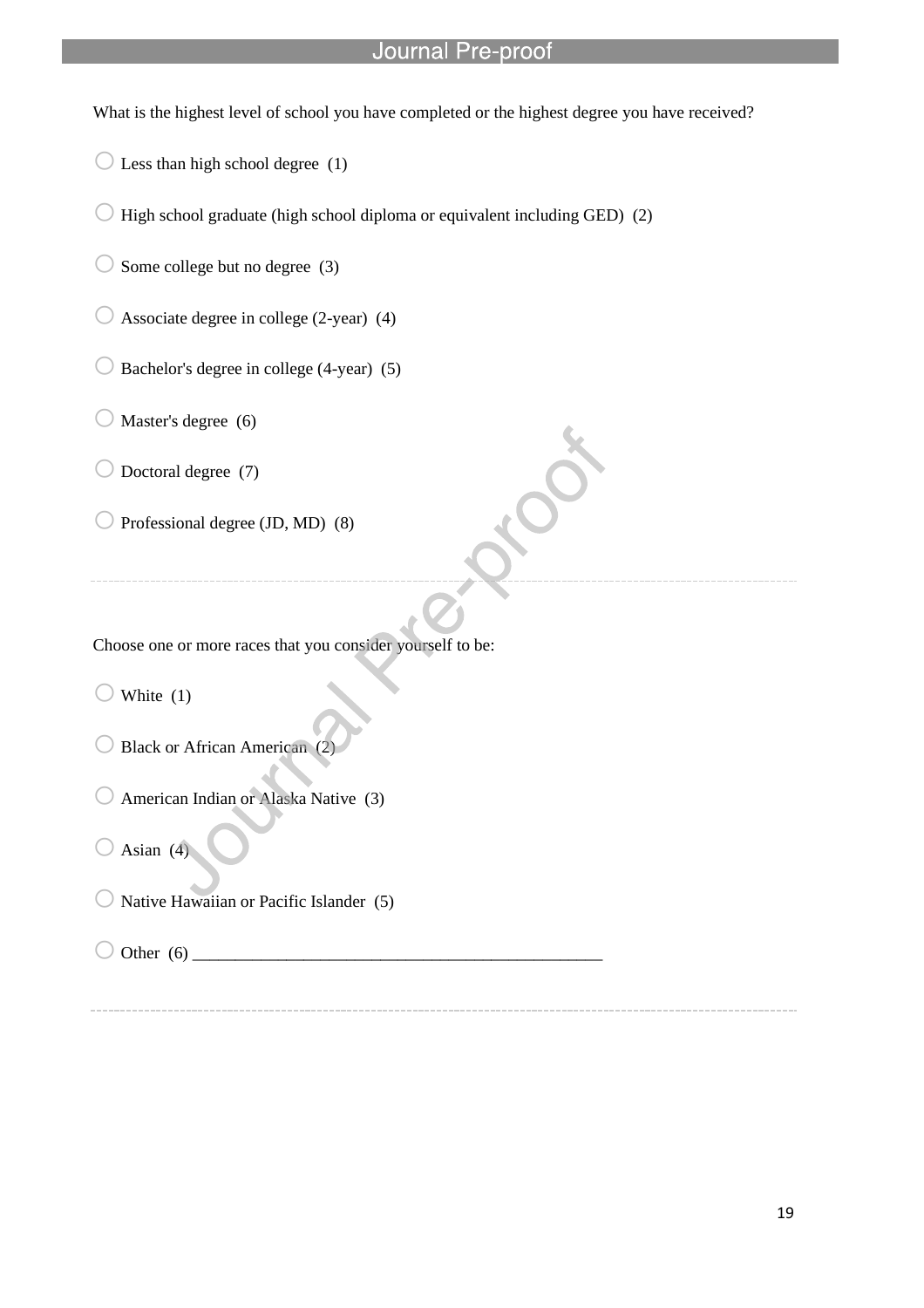What is your gender?

 $\bigcirc$  Male (1)

 $\bigcirc$  Female (2)

 $\bigcirc$  Other (3)

Please indicate includes your entire household income in (previous year) before taxes.

ICI

l

 $\bigcirc$  Less than \$10,000 (1)

 $\circ$  \$10,000 to \$19,999 (2)

 $\circ$  \$20,000 to \$29,999 (3)

 $\bigcirc$  \$30,000 to \$39,999 (4)

 $\circ$  \$40,000 to \$49,999 (5)

 $\circ$  \$50,000 to \$59,999 (6)

 $\circ$  \$60,000 to \$69,999 (7)

 $\circ$  \$70,000 to \$79,999 (8)

 $\circ$  \$80,000 to \$89,999 (9)

 $\bigcirc$  \$90,000 to \$99,999 (10)

 $\bigcirc$  \$100,000 to \$149,999 (11)

 $\bigcirc$  \$150,000 or more (12)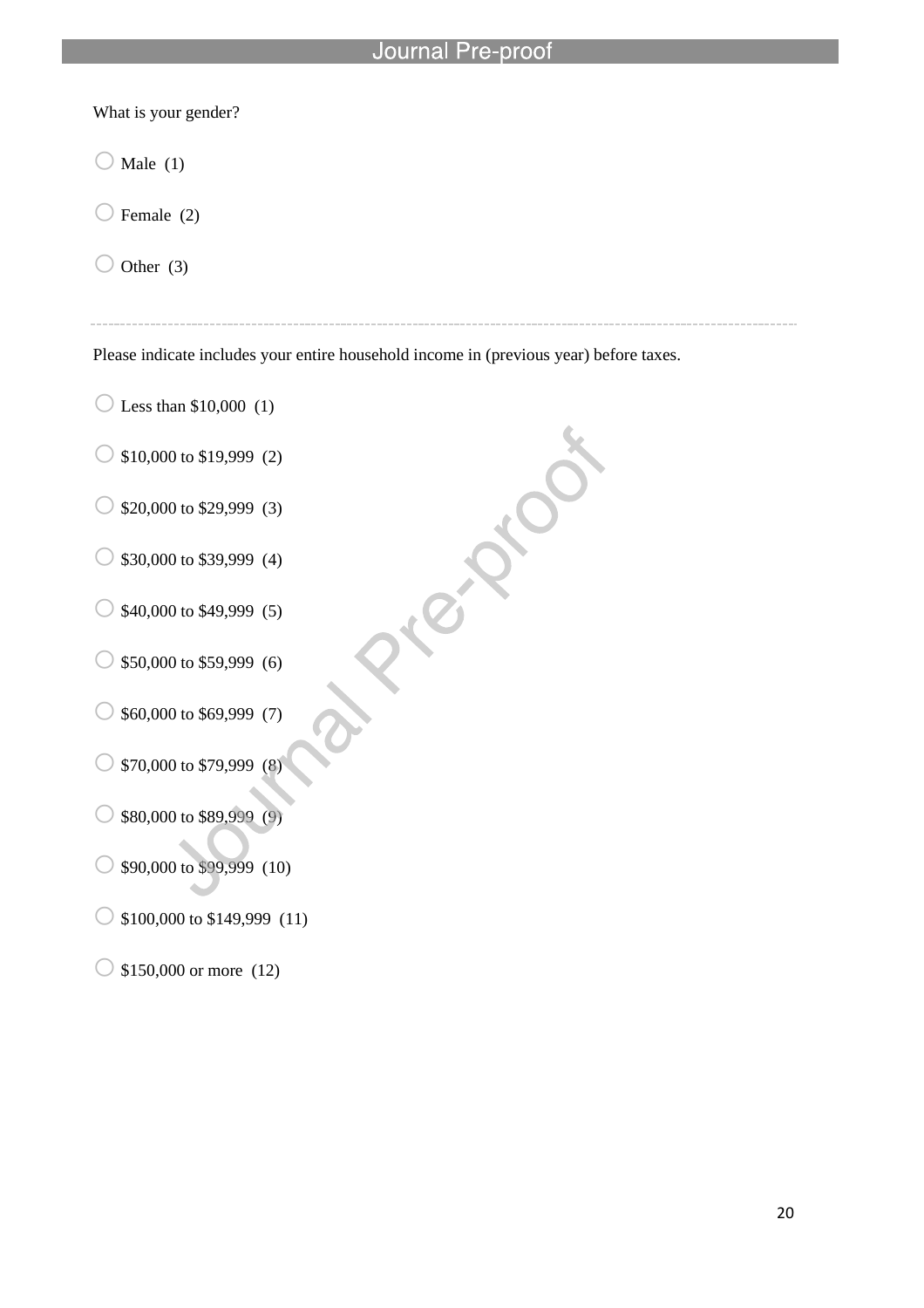l

| Which statement best describes your current employment status?            |
|---------------------------------------------------------------------------|
| Working (paid employee) (1)                                               |
| Working (self-employed) (2)                                               |
| Not working (temporary layoff from a job) (3)                             |
| Not working (looking for work) (4)                                        |
| Not working (retired) (5)                                                 |
| Not working (disabled) (6)                                                |
|                                                                           |
| Prefer not to answer (8)                                                  |
| Do you smoke?<br>Yes $(1)$                                                |
| No $(2)$                                                                  |
| Occasionally (4)                                                          |
|                                                                           |
| Do you think of yourself as closer to the Republican or Democratic party? |
| Republican (1)                                                            |
| Democratic (2)                                                            |
| Independent (3)                                                           |

21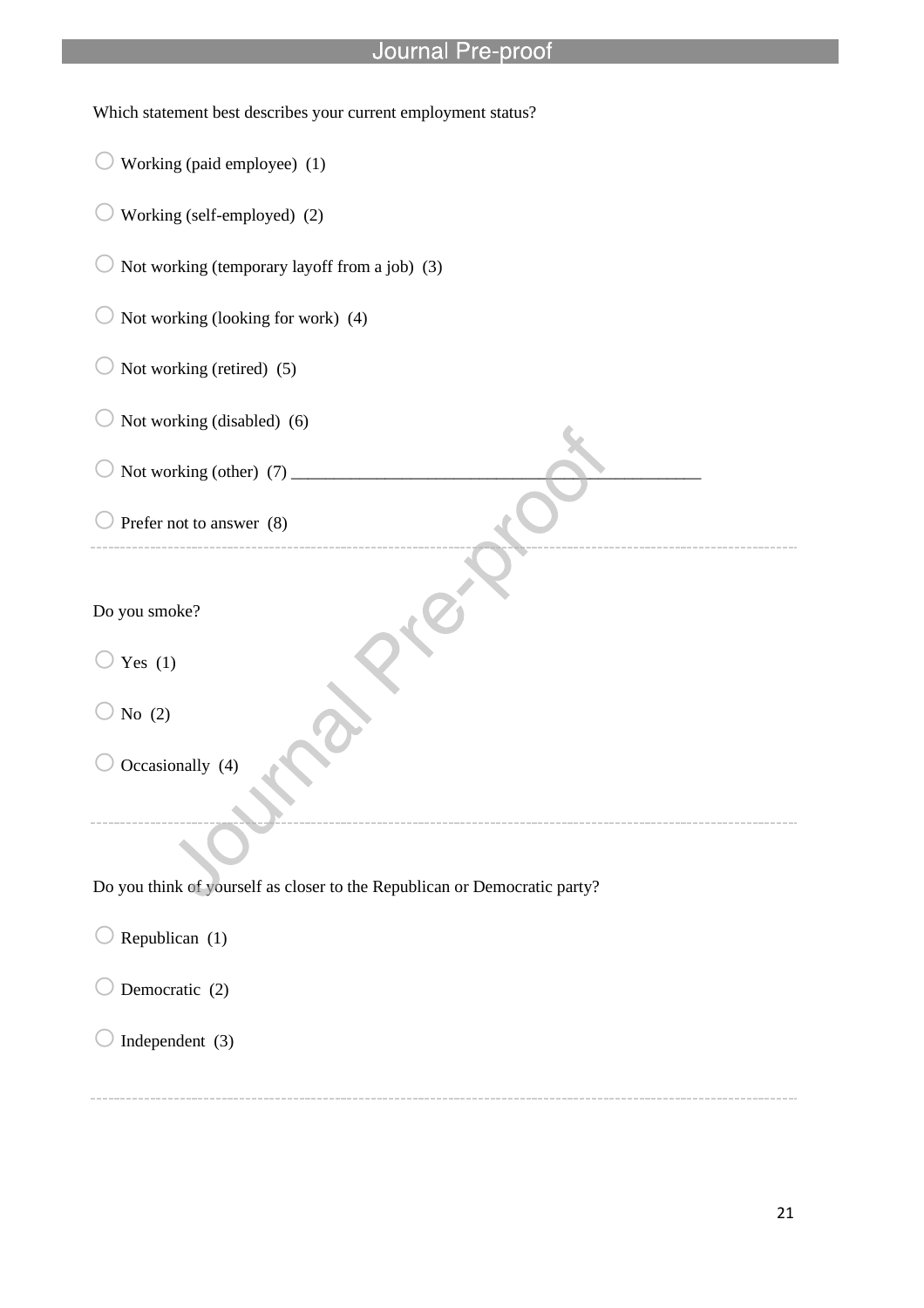Here is a 7-point scale on which the political views that people might hold are arranged from extremely liberal (left) to extremely conservative (right). Where would you place yourself on this scale?

l



Suppose your State decides to offer free testing for COVID-19 on a voluntary basis to identify as many infected people as possible and take the necessary measures to prevent others from being infected. Would you be willing to get yourself tested?

| Definitely not (1)                                                                                                         |
|----------------------------------------------------------------------------------------------------------------------------|
| Likely not (2)                                                                                                             |
| Not sure $(3)$                                                                                                             |
| Likely yes (4)                                                                                                             |
| Definitely yes (5)                                                                                                         |
| Display This Question:                                                                                                     |
| If Suppose your State decides to offer free testing for COVID-19 on a voluntary basis to identify as = Not<br>sure         |
|                                                                                                                            |
| Please explain, in a few words, why you are unsure about getting tested                                                    |
|                                                                                                                            |
|                                                                                                                            |
|                                                                                                                            |
| Display This Question:                                                                                                     |
| If Suppose your State decides to offer free testing for COVID-19 on a voluntary basis to identify as $=$<br>Definitely not |
| Or Suppose your State decides to offer free testing for COVID-19 on a voluntary basis to identify as =<br>Likely not       |
|                                                                                                                            |

\_\_\_\_\_\_\_\_\_\_\_\_\_\_\_\_\_\_\_\_\_\_\_\_\_\_\_\_\_\_\_\_\_\_\_\_\_\_\_\_\_\_\_\_\_\_\_\_\_\_\_\_\_\_\_\_\_\_\_\_\_\_\_\_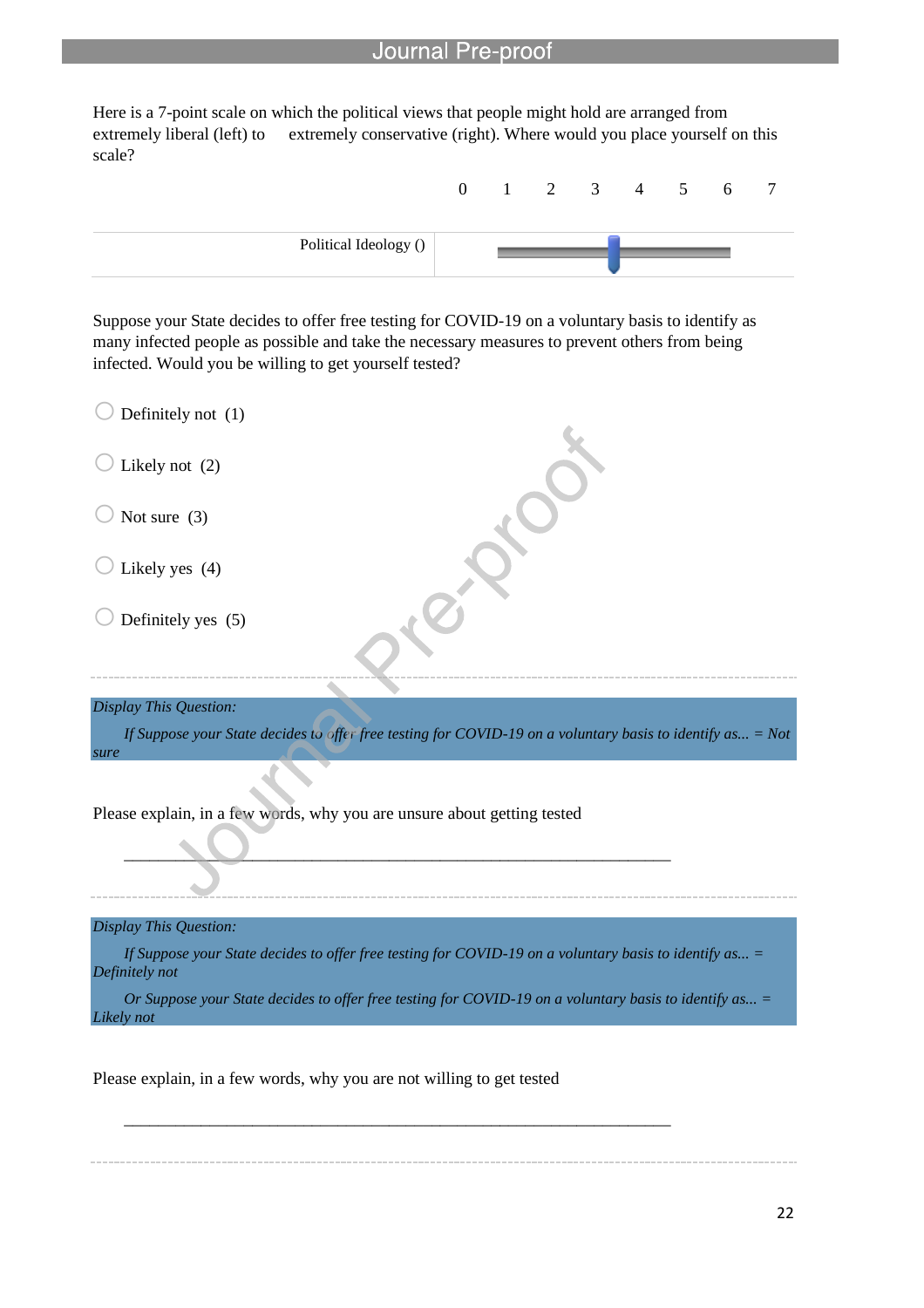l

How do you see yourself: Are you a person who is generally willing to take risks, or do you try to avoid taking risks? *Please use a scale from 0 to 10, where a 0 means you are "completely unwilling to take risks" and a 10 means you are "very willing to take risks". You can also use the values inbetween to indicate where you fall on the scale.*

|                                             | $\Omega$ |      | 2    | 3      | 4                                | 5    | 6      |      | 8    | 9          | 10         |                                     |
|---------------------------------------------|----------|------|------|--------|----------------------------------|------|--------|------|------|------------|------------|-------------------------------------|
|                                             | 1(1)     | 2(2) | 3(3) | 4(4)   | 5(5)                             | 6(6) | 7(7)   | 8(8) | 9(9) | 10<br>(10) | 11<br>(11) |                                     |
| Completely<br>unwilling<br>to take<br>risks |          |      |      | $(\ )$ | $\bigcirc$ $\bigcirc$ $\bigcirc$ |      | $(\ )$ |      |      |            |            | Very<br>willing<br>to take<br>risks |
|                                             |          |      |      |        |                                  |      |        |      |      |            |            |                                     |

How do you assess your willingness to share with others without expecting anything in return? *Please use a scale from 0 to 10, where 0 means you are "completely unwilling to share" and a 10 means you are "very willing to share". You can also use the values inbetween to indicate where you fall on the scale.*

|                                     | $\theta$ |      | 2    | 3    | $\overline{4}$ | 5 <sub>1</sub> |      |      | 8    | 9          | 10         |                       |
|-------------------------------------|----------|------|------|------|----------------|----------------|------|------|------|------------|------------|-----------------------|
|                                     | 1(1)     | 2(2) | 3(3) | 4(4) | 5(5)           | 6(6)           | 7(7) | 8(8) | 9(9) | 10<br>(10) | 11<br>(11) |                       |
| Completely<br>unwilling<br>to share |          |      |      |      |                |                |      |      |      |            |            | Very<br>willing<br>to |
|                                     |          |      |      |      |                |                |      |      |      |            |            | share                 |

Are you generally concerned about whether other people approve or disapprove your behavior? *Please use a scale from 0 to 10, where 0 means you are "not concerned at all" and a 10 means you are "very concerned". You can also use the values in-between to indicate where you fall on the scale.*

|                               |  | 2 3 4 |  | $-5$ | 6 7 |                                                                                   |                   |
|-------------------------------|--|-------|--|------|-----|-----------------------------------------------------------------------------------|-------------------|
|                               |  |       |  |      |     | 1 (1) 2 (2) 3 (3) 4 (4) 5 (5) 6 (6) 7 (7) 8 (8) 9 (9) $\frac{10}{(10)}$ 11<br>(1) |                   |
| Not local concerned<br>at all |  |       |  |      |     |                                                                                   | Very<br>concerned |

In comparison to others, are you a person who is generally willing to give up something today in order to benefit from that in the future? *Please use a scale from 0 to 10, where a 0 means you are "completely unwilling to give up something today" and a 10 means you are "very willing to give up something today". You can also use the values in-between to indicate where you fall on the scale.*

0 1 2 3 4 5 6 7 8 9 10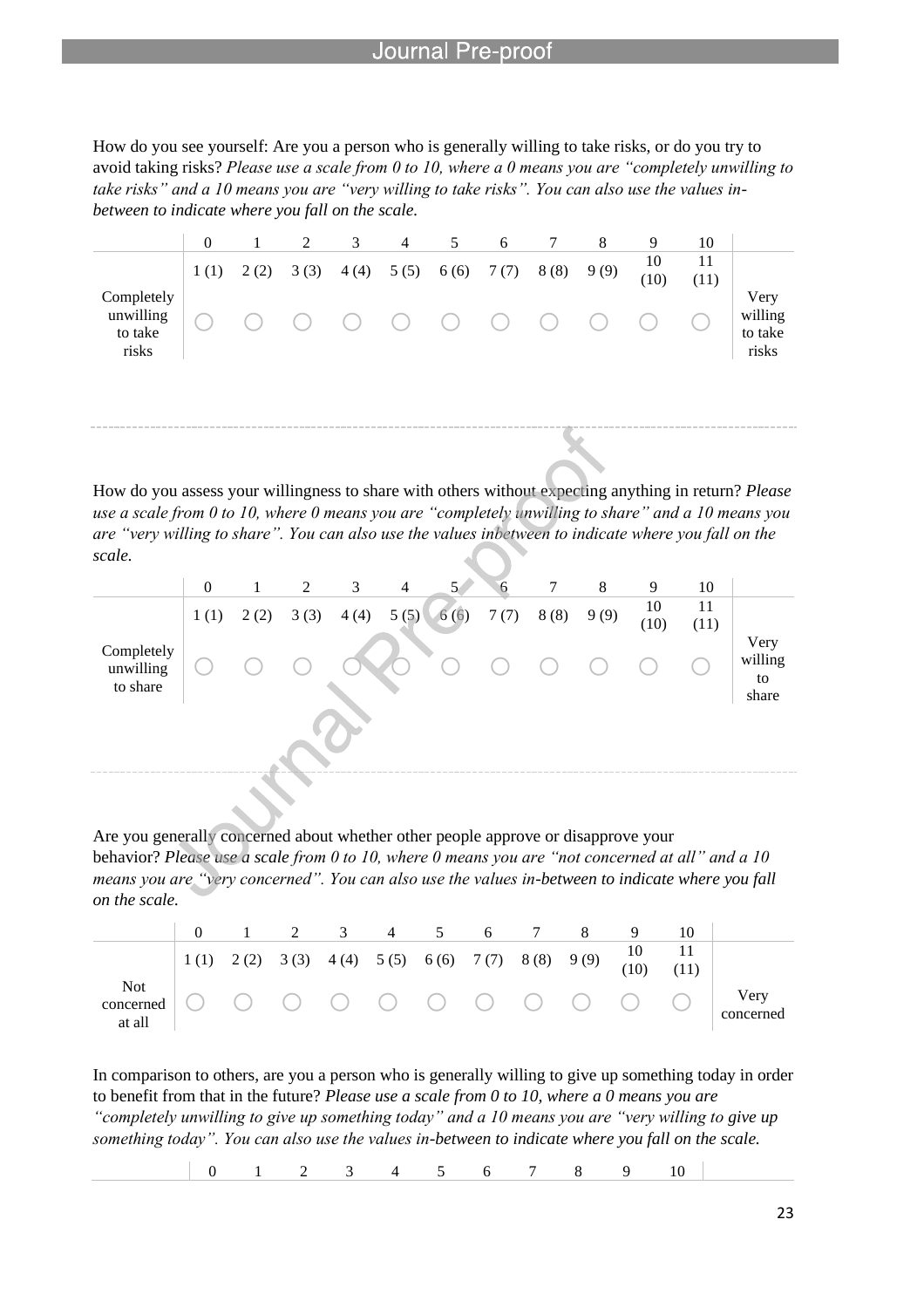

Journal Prezion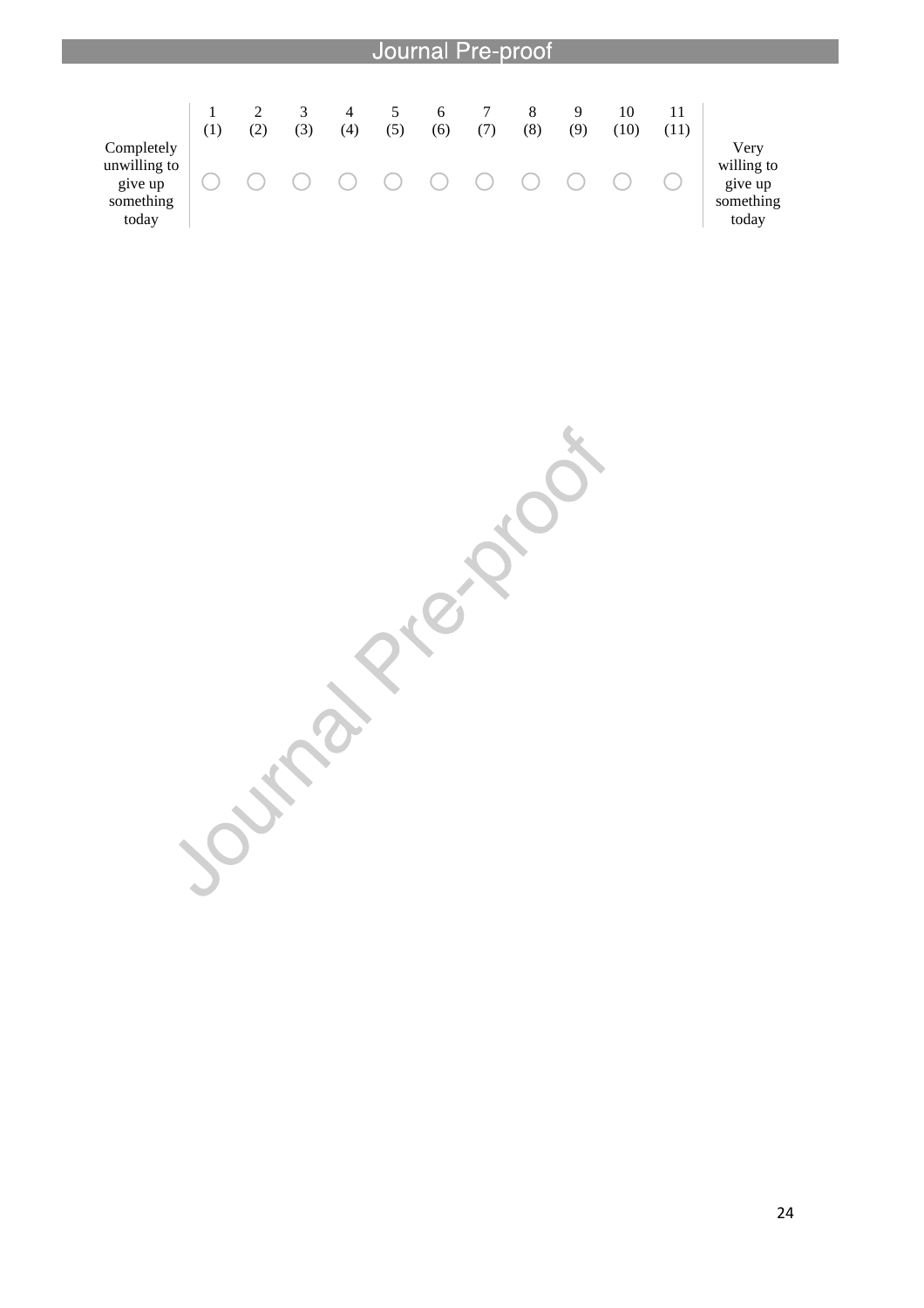## Luxembourg sample: Question regarding testing method

l

Testing for COVID-19 is currently organized on a voluntary basis. Several types of tests have been developed. Would you be willing to get yourself tested using the procedure shown below?

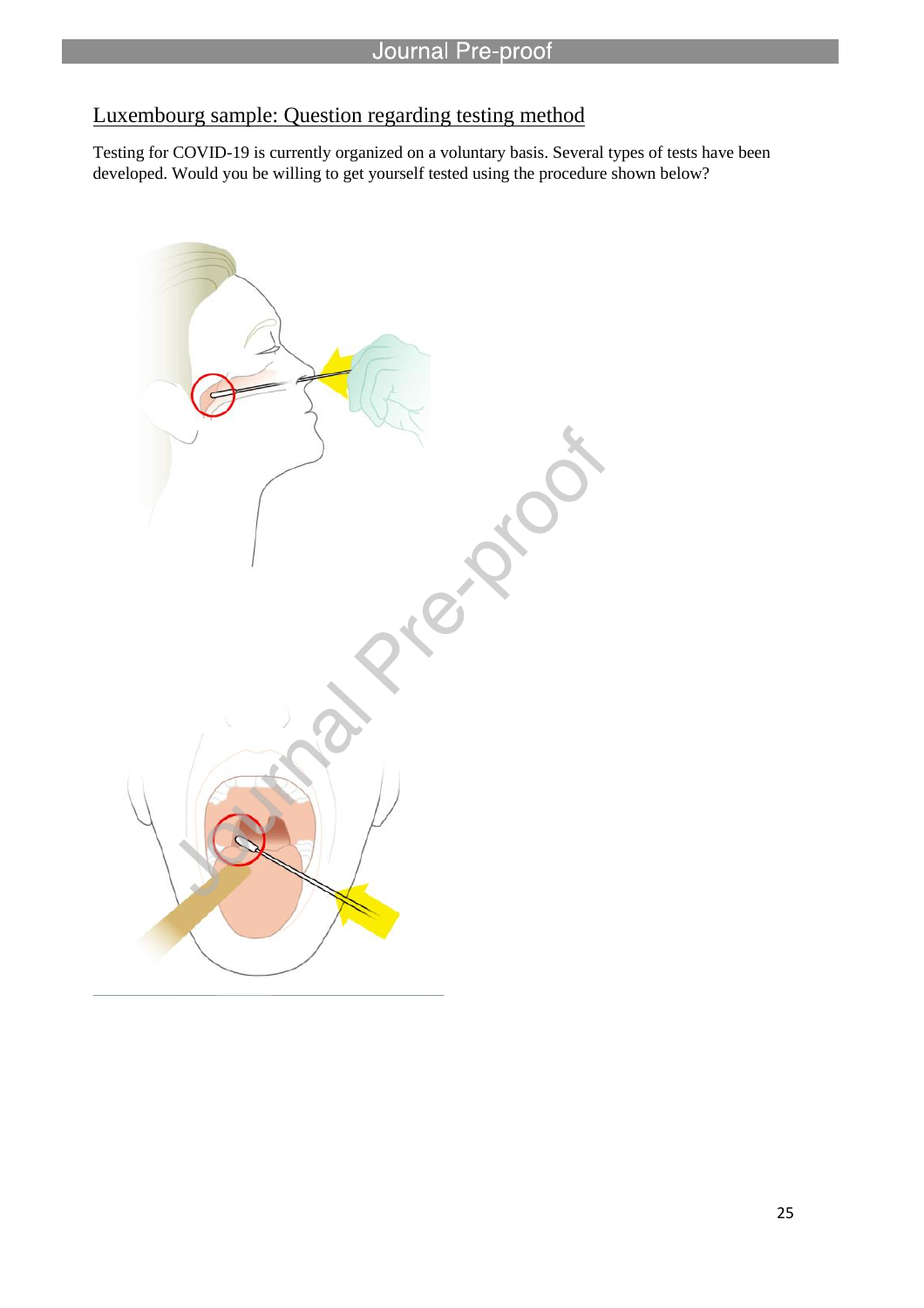#### APPENDIX B

Our probit results are obtained from the following model:

l

$$
P(y_{ij}=1|x_{ij},b_j)=\Phi(\beta_0+\beta x_{ij}+b_j),
$$

Where  $P(y_{ij}=1|x_{ij},b_j)$  is the probability that willingness to test, *y*, is equal to 1 for individual *i* living in state *j*, given *i'*s individual characteristics (in vector xij). The standard normal cumulative distribution  $\Phi(\cdot)$  is defined as the inverse link function. B is a vector containing the effects of the personal characteristics of  $i$  (such as age, risk aversion, etc.) and  $b_i$  is, depending on the specification, a vector containing state-level fixed effects or the state-level random intercepts.

|                    | Model 1               | Model 2                        | Model 3                        | Model 4            |
|--------------------|-----------------------|--------------------------------|--------------------------------|--------------------|
| (Intercept)        | $-1.455$ $(.262)$ *** | $-1.126$ (.295) <sup>***</sup> | $-1.062$ (.300) <sup>***</sup> | $-1.481(.266)$ *** |
| Age                | $.010(.003)$ ***      | .011(.003)                     | $.011(.003)$ ***               | $.010(.003)$ ***   |
| LowincomeTRUE      | $-.055(.115)$         | $-078(.121)$                   | $-.117(.122)$                  | $-.060(.117)$      |
| Edu_lowTRUE        | $-.190(.129)$         | $-220(0.136)$                  | $-.242(.139)^*$                | $-.195(.130)$      |
| Edu_highTRUE       | $-.132(.129).$        | $-.217(.136)$                  | $-.219(.139)$                  | $-.160(.130)$      |
| RetiredTRUE        | $-153(137)$           | $-.162(.143)$                  | $-.170(.146)$                  | $-.135(.138)$      |
| Self-empTRUE       | $-.216(.173)$         | $-.216(.184)$                  | $-.214(.190)$                  | $-.204(.176)$      |
| UnempTRUE          | $-.207(.107)^*$       | $-.204(.113)^*$                | $-.211(.114)^*$                | $-.194(.109)^*$    |
| Altruism           | $.060(.018)$ ***      | $.067(.019)$ ***               | $.066(.019)$ ***               | $.063(.018)$ ***   |
| Conformism         | $.038(.014)$ ***      | $.033(.015)$ **                | $.033(.015)$ **                | $.035(.014)$ **    |
| WorriedTRUE        | .597 (.099)***        | $.614(.103)$ ***               | $.604(.104)$ ***               | $.612(.100)$ ***   |
| FollowingrulesTRUE | $.550(.091)$ ***      | $.604(.096)$ ***               | $.613(.097)$ ***               | $.557(.093)$ ***   |
| Risktolerance      | $.046(.016)$ ***      | $.050(.017)$ ***               | $.042(.017)$ **                | $.046(.016)$ ***   |
| Patience           | $.034(.019)^*$        | .031(.020)                     | .028(.020)                     | $.034(.019)^*$     |

Table 2. Willingness to get tested: Probit regression results

A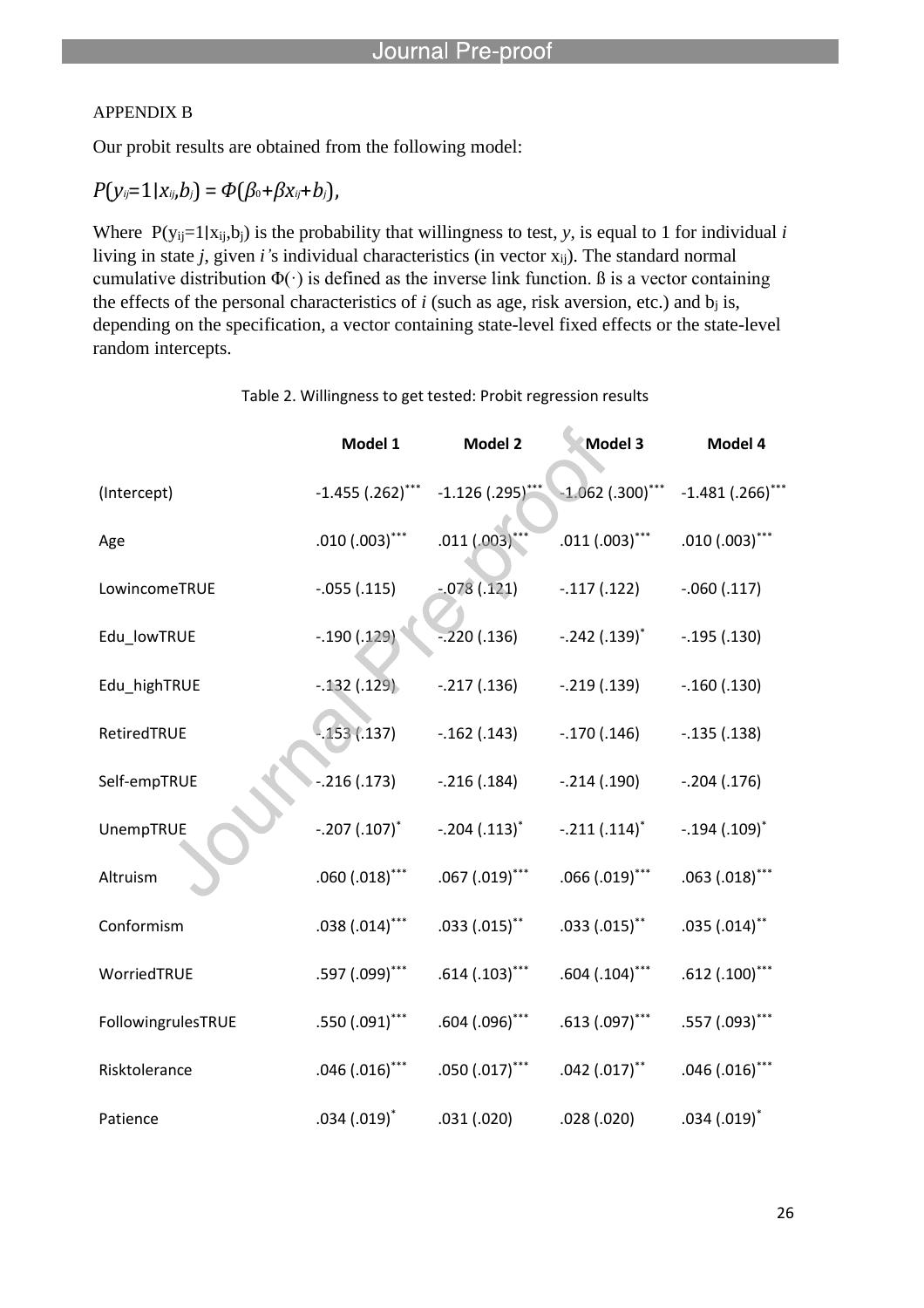|                                | Model 1          | <b>Model 2</b>      | Model 3              | Model 4          |
|--------------------------------|------------------|---------------------|----------------------|------------------|
| RepublicanTRUE                 | $-.192(.086)$ ** | $-.204(.089) ^{**}$ | $-.181\,(.091)^{**}$ | $-.192(.087)$ ** |
| <b>State Fixed Effects</b>     | <b>NO</b>        | <b>YES</b>          | <b>YES</b>           | NO               |
| <b>State Random Intercepts</b> | <b>NO</b>        | <b>NO</b>           | NO                   | <b>YES</b>       |
| <b>Full Sample</b>             | <b>YES</b>       | <b>YES</b>          | NO                   | <b>YES</b>       |
| <b>AIC</b>                     | 1376.904         | 1405.818            | 1325.872             | 1373.547         |
| <b>BIC</b>                     | 1453.417         | 1732.273            | 1568.485             | 1455.161         |
| Log Likelihood                 | $-673.452$       | $-638.909$          | $-614.936$           | $-670.774$       |
| Deviance                       | 1346.904         | 1277.818            | 1229.872             |                  |
| Num. obs.                      | 1213             | 1213                | 1158                 | 1213             |

#### Table 2. Willingness to get tested: Probit regression results

l

Coefficients and standard errors (reported in parantheses) are obtained from probit regressions with self-reported willingness to get tested for an active COVID-19 infection as dependent variable. Regression results in column 2 are obtained by additionally including state fixed effects to the regression shown in column 1. Column 3 shows results from a smaller sample excluding respondents from states with less than 5 observations. Column 4 shows results from a multilevel probit model including random slopes for the federal states. Stars indicate statistical significance at \*\*\*p < 0.01;  $*$ \*p < 0.05;  $*$ p < 0.1.

#### Table 3. Willingness to get tested in LUX-sample: Probit regression results (coefficients and average marginal effects)

|                | <b>Coefficients</b> | <b>AMEs</b>       |
|----------------|---------------------|-------------------|
| (Intercept)    | .366(.851)          |                   |
| treatmentmouth | $1.167(.248)$ ***   | .422 $(.079)$ *** |
| risktolerance  | $-.042(.049)$       | $-.014(.016)$     |
| altruism       | $-.004(.058)$       | $-.001(.019)$     |
| conformism     | $-.035(.043)$       | $-.012(.014)$     |
| patience       | .058(.054)          | .019(.018)        |